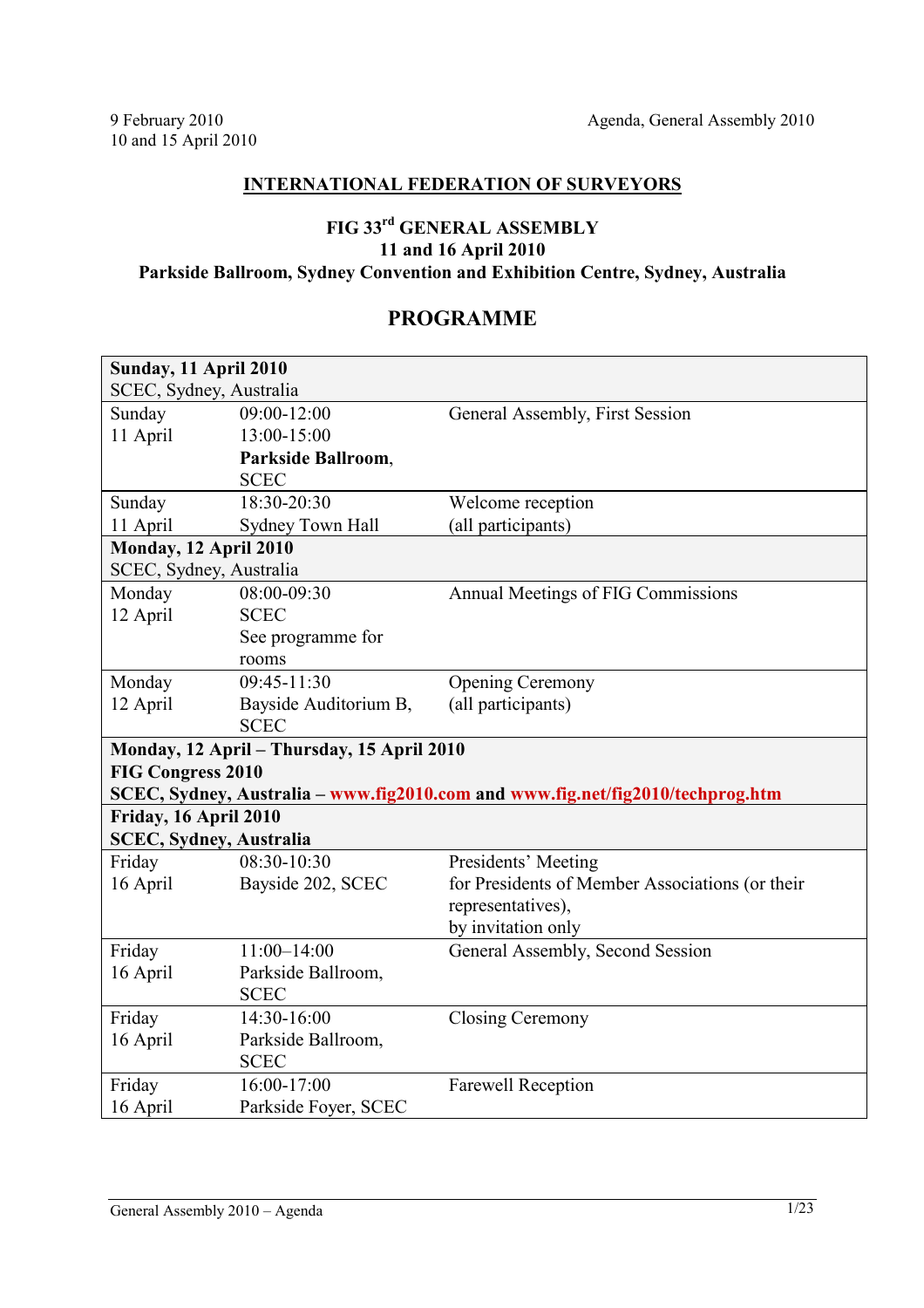# **FIG 33rd GENERAL ASSEMBLY**

## **List of Agenda Items**

## **Sunday, 11 April, 09:00-12:00 and 13:00-15:00**

- 1. OPENING PROCEEDINGS
- 2. ROLL CALL
- 3. APPOINTMENT OF TELLERS
- 4. ADOPTION OF THE AGENDA
- 5. ADOPTION OF THE MINUTES OF THE 32<sup>nd</sup> GENERAL ASSEMBLY
- 6. MEMBERSHIP
- 7. FIG MEMBERS' DATABASE
- 8. PRESIDENT'S REPORT
- 9. HONORARY MEMBERS
- 10. REPORTS FROM FIG COMMISSIONS AND NETWORKS
- 11. REPORTS FROM THE DIRECTORS OF PERMANENT INSTITUTIONS
- 12. REPORT OF THE PRESIDENT OF THE FIG FOUNDATION
- 13. REPORTS OF TASK FORCES
- 14. CO-OPERATION WITH THE UNITED NATIONS AND THE WORLD BANK
- 15. LIAISON WITH INTERNATIONAL PROFESSIONAL ORGANISATIONS
- 16. FIG CONFERENCES 2009
- 17. FIG OFFICE DEVELOPMENT PLAN
- 18. FIG ACCOUNTS FOR 2009 AND AUDITOR'S REPORT AND BUDGET FOR 2010, 2011 AND 2012
- 19. SUBSCRIPTION RATES FOR 2012
- 20. ELECTION OF FIG PRESIDENT 2011-2014
- 21. ELECTION OF FIG VICE PRESIDENTS 2011-2014
- 22. SELECTION OF VENUE OF FIG CONGRESS 2014

## **Friday, 16 April, 8:30-10:30 – Presidents' Meeting (by invitation only)**

23. PRESIDENTS' MEETING

## **Friday, 16 April, 11:00–14:00**

- 24. ROLL CALL
- 25. MEMBERSHIP
- 26. ELECTION OF FIG PRESIDENT 2011-2014
- 27. ELECTION OF FIG VICE PRESIDENTS 2011-2014
- 28. REPORT FROM ACCO
- 29. APPOINTMENT OF FIG COMMISSION CHAIRS 2011-2014
- 30. CO-OPERATION WITH THE FIG CORPORATE MEMBERS
- 31. DECISION ON THE VENUE OF THE FIG CONGRESS 2014
- 32. FIG SYDNEY DECLARATION
- 33. OTHER ISSUES
- 34. REPORT ON THE FIG WORKING WEEK 2011 IN MARRAKECH, MOROCCO, 18-22 MAY 2011
- 35. REPORT ON THE FIG WORKING WEEK 2012 IN ROME, ITALY, 6-11 MAY 2012
- 36. PRESENTATION OF CERTIFICATES OF APPRECIATION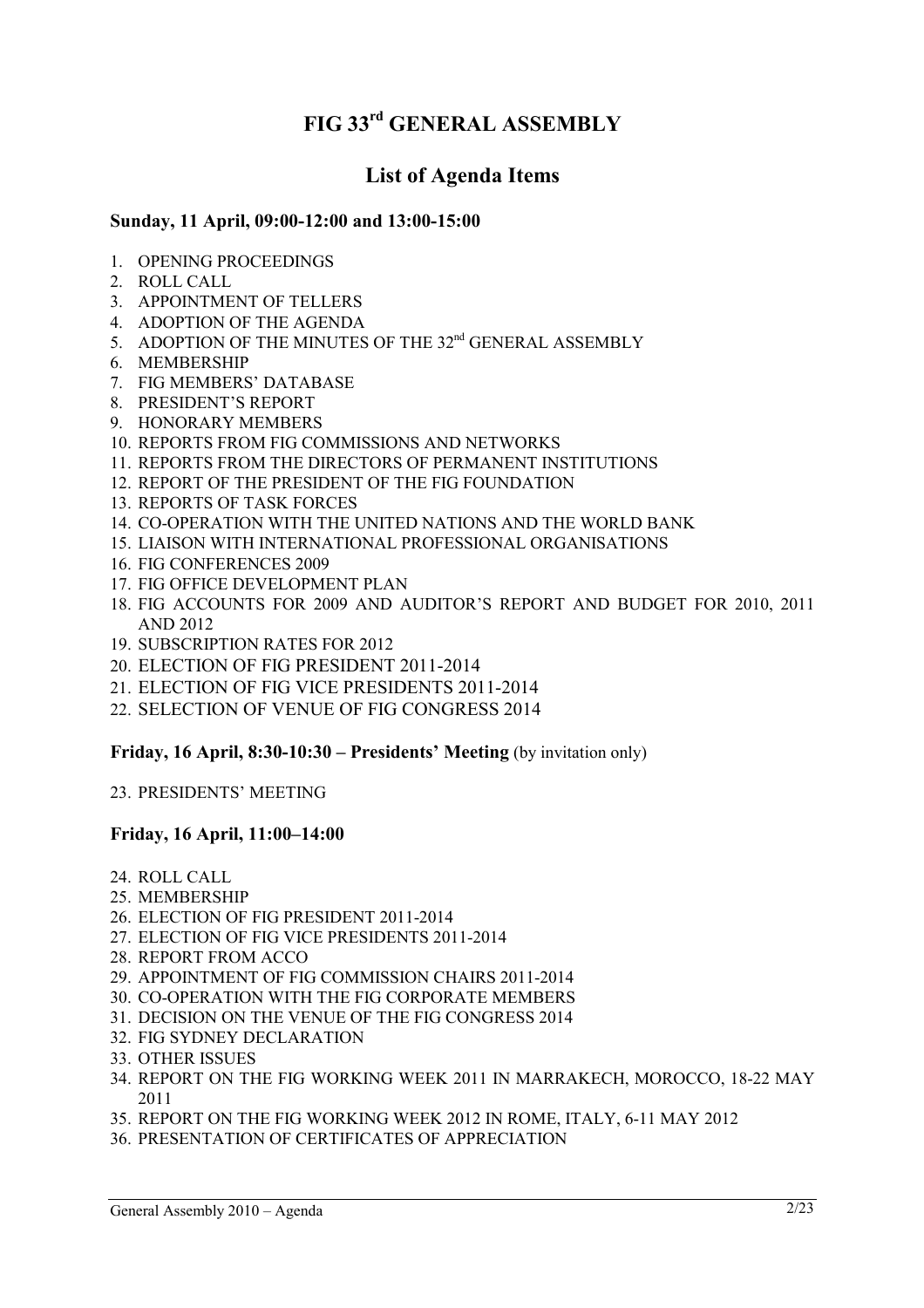# **FIG 33rd GENERAL ASSEMBLY**

## **AGENDA**

for the meetings to be held in Grand Ballroom B at the Sydney Convention and Exhibitor Centre, Sydney, Australia on the  $11<sup>th</sup>$  and  $16<sup>th</sup>$  of April 2010

## **SUNDAY 11 APRIL**

## **Sunday, 11 April, 09:00-12:00 and 13:00-15:00 Parkside Ballroom, SCEC, Sydney, Australia General Assembly, First Session**

#### 1. OPENING PROCEEDINGS

President Stig Enemark to open the 33<sup>rd</sup> General Assembly.

#### 2. ROLL CALL

Vice President Matt Higgins to take the roll call.

**Please note**: The roll call will be done for member associations and affiliate members only. Delegates representing academic members, corporate members and correspondents as well as honorary presidents and honorary members will be entered in the records but they shall register before the meeting starts at the meeting place to the FIG officers. Member associations were asked to inform the FIG Office by 26 March 2010 about their attendance and at the same time to submit the names of their delegates and to inform who the leader of the delegation is. That only member associations that have paid all their membership fees to the end of 2009 are allowed to vote at the meeting, a list of member associations that are not allowed to vote has been published on the FIG web site **15 March 2010**.

## **Appendix to items 2 & 24:** Roll Call

**Appendix to items 2 & 24**: List of member associations that are not allowed to vote at the General Assembly because of unpaid membership fees for 2009 and earlier

**Motion**: That present members are recorded in the minutes.

## **Decision**:

## 3. APPOINTMENT OF TELLERS

The General Assembly shall appoint two persons as tellers following the principle adopted at the 22<sup>nd</sup> General Assembly so that the tellers will represent member associations hosting the preceding (the Association of Licensed Surveyors in Israel, ALSI) and the current General Assembly (the Surveying and Spatial Sciences Institute, SSSI).

**Motion**: That the General Assembly appoints Dr. Haim Srebro from ALSI and Mr. Craig Sandy from SSSI as a teller for the two sessions of the General Assembly.

## **Decision**: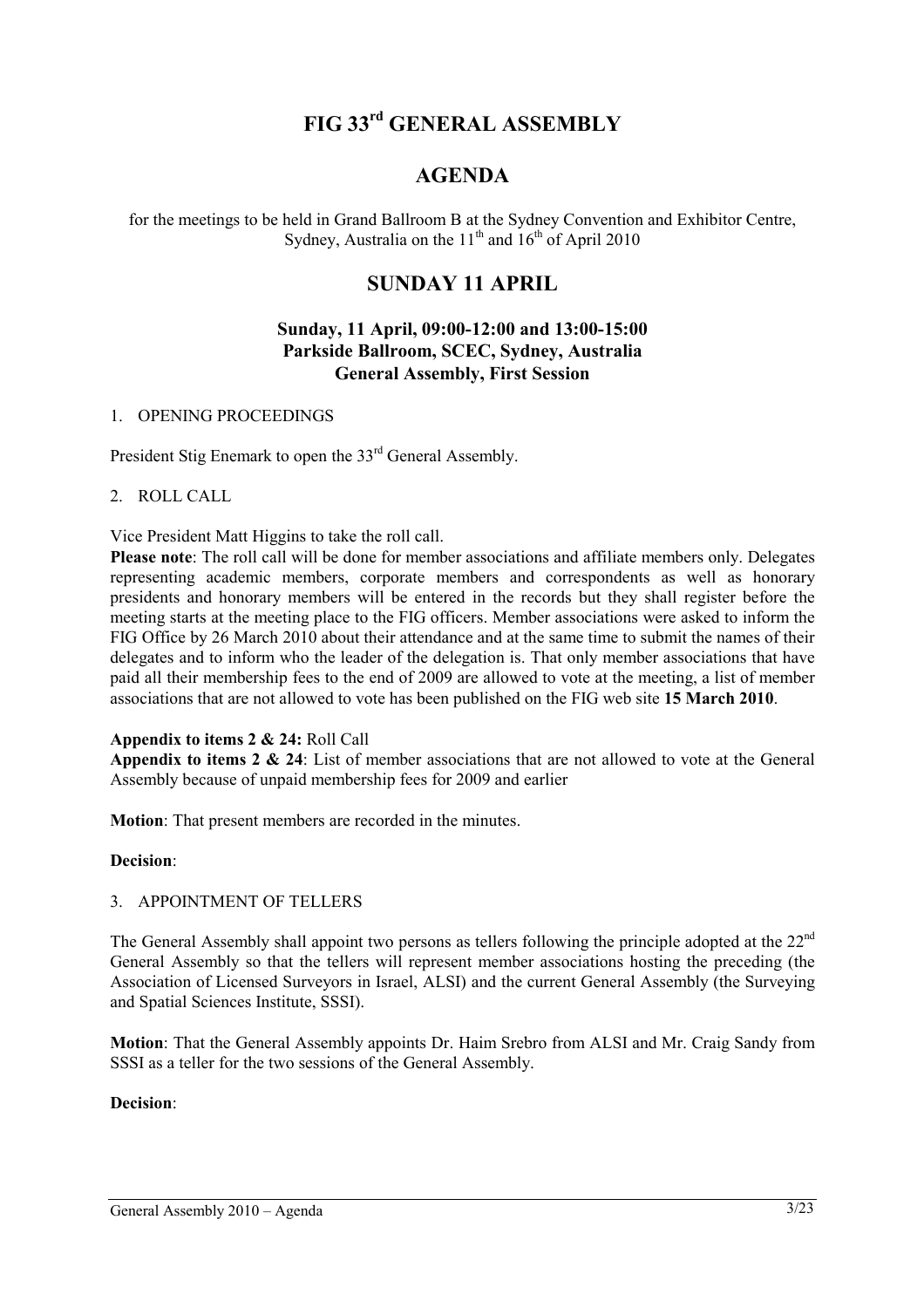## 4. ADOPTION OF THE AGENDA

**Motion**: That the agenda be adopted.

## **Decision**:

## 5. ADOPTION OF THE MINUTES OF THE 32<sup>nd</sup> GENERAL ASSEMBLY

Minutes have been circulated previously.

**Appendix to item 5:** Minutes of the General Assembly in Eilat, Israel, May 2009, without appendices.

**Motion**: That the minutes be adopted as recorded.

## **Decision**:

## 6. MEMBERSHIP

## 6.1 Acceptance of new members

## 6.1.1 Cyprus Association of Valuers and Property Consultants

The Cyprus Association of Valuers and Property Consultants has submitted an application to become the second member association of FIG from Cyprus. The association has been constituted in 2007 after the previous association that included valuers and quantity surveyors was divided into two separate associations. The valuers association has currently 83 members. The current member association the Cyprus Association of Rural and Surveying Engineers has been contacted on the application and they have not opposed the application. The application meets the criteria for membership in FIG as a member association. The Council has considered the application and believes that the association meets criteria for membership of FIG as a member association.

**Appendix to item 6.1.1**: Membership application from the Cyprus Association of Valuers and Property Consultants.

**Motion**: That the General Assembly admits the Cyprus Association of Valuers and Property Consultants to become a member association of FIG.

## **Decision**:

## 6.1.2 The Nepal Institution of Chartered Surveyors

The Nepal Institution of Chartered Surveyors has submitted an application to become a member association of FIG from Nepal. The association has been constituted in May 2008. It members include licensed surveyors and the number of members is at the moment 27 qualified and 37 qualifying members. Nepal has earlier been a member of FIG but the former association is not active any longer. The application meets the criteria for membership in FIG as a member association. The Council has considered the application and believes that the association meets criteria for membership of FIG as a member association.

**Appendix to item 6.1.2**: Membership application from The Nepal Institution of Chartered Surveyors.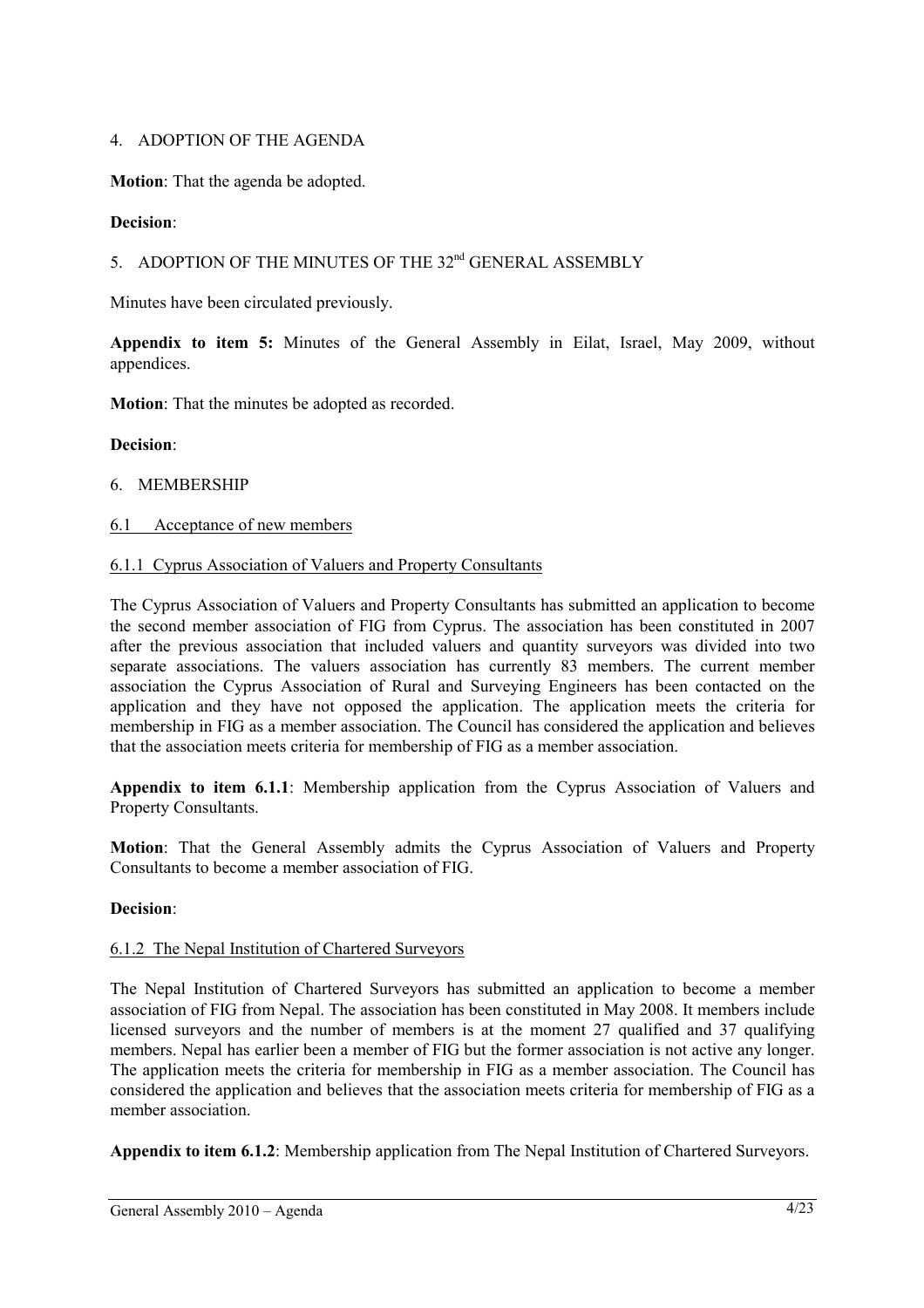**Motion**: That the General Assembly admits The Nepal Institution of Chartered Surveyors to become a member association of FIG.

## **Decision**:

## 6.1.3 Geodetic Association of Herceg-Bosnia

The Geodetic Association of Herceg-Bosnia has submitted an application to become a member association of FIG from Bosnia-Herzegovina. The association has been constituted in 1995. The association in total 70 qualified members. The application meets the criteria for membership in FIG as a member association. The Council has considered the application and believes that the association meets criteria for membership of FIG as a member association.

**Appendix to item 6.1.3**: Membership application from the Geodetic Association of Herceg-Bosnia.

**Motion**: That the General Assembly admits the Geodetic Association of Herceg-Bosnia to become a member association of FIG.

## **Decision**:

## 6.2 Other member association issues

#### Surveying and Spatial Sciences Institute, SSSI, Australia

The Institute of Surveyors Australia, ISA has merged with the Spatial Sciences Institute at the end of June and submitted FIG a letter requesting to move the membership from ISA to the Surveying and Spatial Sciences Institute, SSSI. The Council has considered the application and has agreed to move the membership of ISA to SSSI representing Australia in FIG.

**Motion**: That the Council records the decision of the Council to move the Australian membership in FIG from ISA to SSSI.

## **Decision**:

## Ordre des Géomètres du Togo

The FIG Council has restored the membership of the Ordre des Géomètres du Togo because the association has taken care of all its responsibilities and should have not been expelled in 2007.

**Motion**: That the General Assembly records the Council decision.

#### **Decision**:

#### Danish Association of Chartered Surveyors, DdL, Denmark

The Danish Association of Chartered Surveyors, DdL has been a great supporter of FIG since the FIG Office was established in Copenhagen 1999. This has included lot of in kind support and offering the FIG office space free of charge. Now after ten years it is the right time for FIG to take full responsibility of the office also by starting to pay rent for the office. This has been informed earlier and is included in the FIG budget. Based on the long term support from DdL to FIG the FIG Council has decided to recognise DdL at the General Assembly with a certificate of appreciation. The Council is grateful that the support from DdL to FIG will continue also in the future.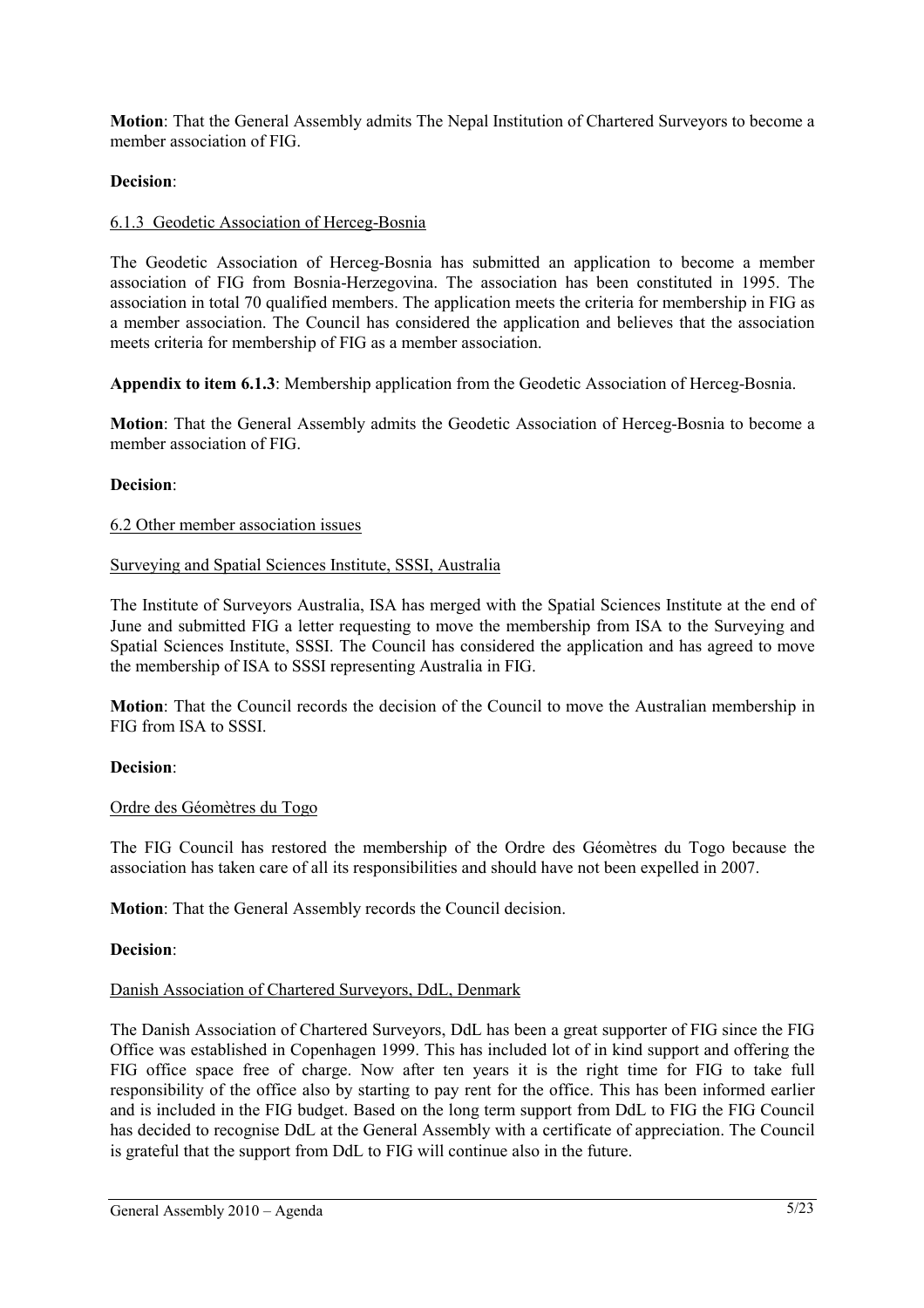**Motion**: That the General Assembly recognises the DdL for its continuous support to FIG by a certificate of appreciation and by listing DdL under other sponsorship in Corporate Membership list.

## **Decision**:

#### 6.3 Expulsion of member associations

Subscriptions of following member associations are more than three years in arrears:

- Syndicat National des Géomètres (SYNAGETAB), Benin
- Botswana Surveying and Mapping Association, Botswana
- Colegio de Ingenieros Topógrafos A. C., Mexico

The General Assembly has powers to expel from the Federation any member association whose fees are in arrears and shall under normal circumstances expel any member association whose fees are three years in arrears. (Article 4.3 of the Statutes). The FIG office has sent a letter to these associations informing that if their membership fees are still in arrears at the time of the General Assembly the General Assembly shall expel these member associations in Sydney.

After acceptance of new member associations and expulsions the number of FIG member associations is 100.

#### **Motion**: That the General Assembly expels the

- Syndicat National des Géomètres (SYNAGETAB), Benin
- Botswana Surveying and Mapping Association, Botswana
- Colegio de Ingenieros Topógrafos A. C., Mexico

from the FIG membership if their membership fees still are in arrears 11 April 2010.

#### **Decision**:

#### 6.4 Other membership issues

#### Affiliate members

The FIG Council has accepted following new affiliate members to FIG after the latest General Assembly in 2009:

- Afghan Land Consulting Organization, ALCO, Afghanistan
- Italian Society of Photogrammetry and Topography, SIFET, Italy
- Swiss Federal Office of Topography, Swisstopo, Switzerland
- National Cartographic Center, Iran
- Afghanistan Information Management Services (AIMS), Afghanistan (2nd affiliate member from Afghanistan)
- Cadastral Survey Bureau of Land Management, Dept. of the Interior (BLM), USA
- State Geodetic Administration of Republic of Croatia (DGU), Croatia

The Agency for Land Management, Geodesy and Cartography from Tajikistan has terminated its membership in FIG.

After this change the number of affiliate members is 34.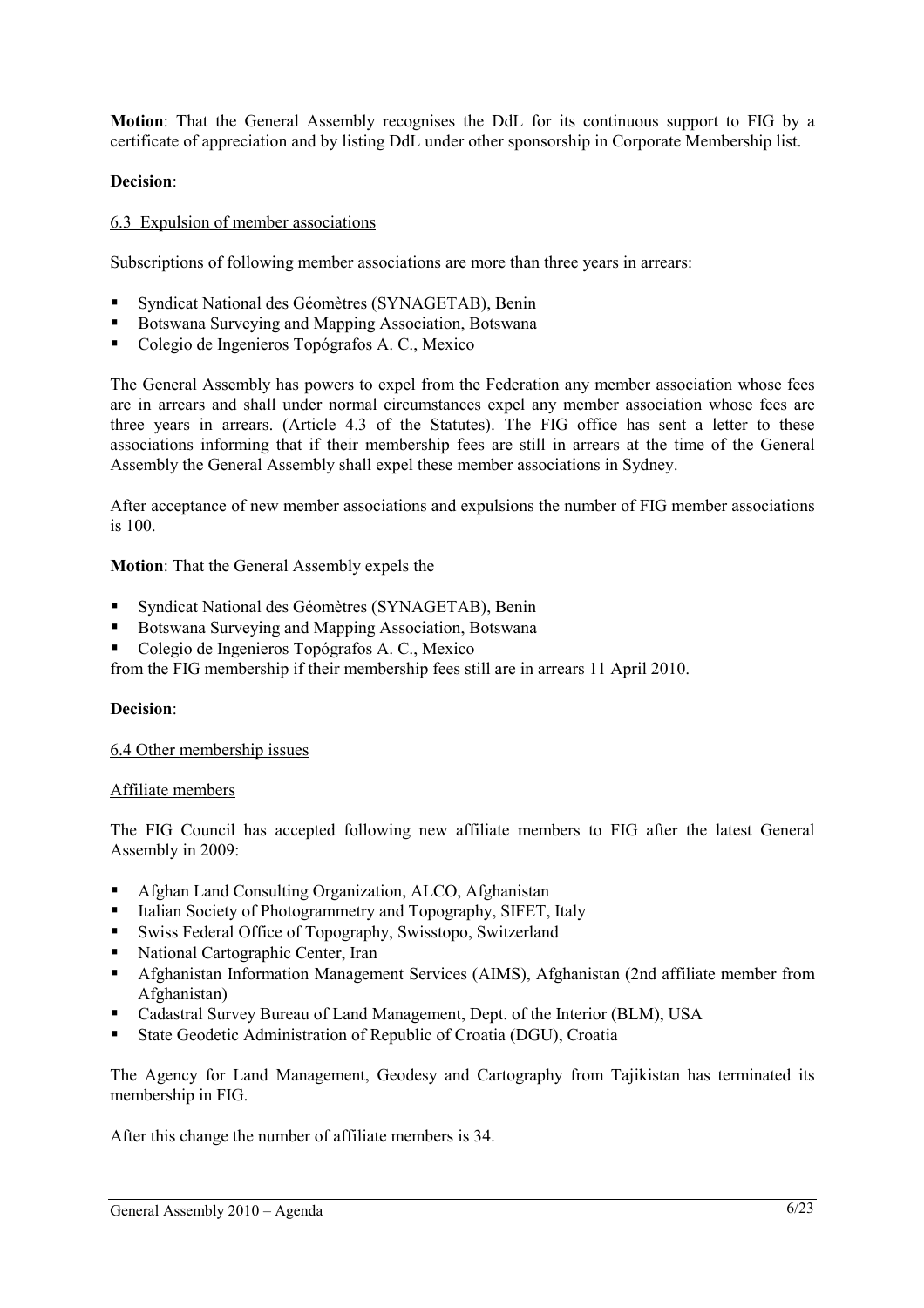## Corporate members

The Council has admitted the following companies to become a Corporate Member of FIG after the General Assembly in 2009:

- Geotrilho Topografia Engenharia e Projecto lda, Portugal, Level E (basic level)
- Geoweb S.p.A., Italy, category C (silver level)
- Coordinates Magazine, India, category F (regional level)

MENSI S.A, Schonstedt Instrument Company, GIS Development, Hansa Luftbild and REIDIN.com have withdrawn their membership from FIG.

After these changes the number of corporate members is now 35.

## Academic members

The Council has admitted the following universities and institutions to become an academic member:

- The National Research Institute of Astronomy & Geophysics, Geodynamics Department, Egypt
- The College of Estate Management, United Kingdom
- Brno University of Technology, Czech Republic
- College of Technology, University of Houston, USA
- Center for Soil Protection and Land Use Policy (Zentrum für Bodenschutz und Flächenhaushaltspolitik am Umwelt), (ZBF-UCB), Germany
- School of Rural Estate and Planning, Reading University, United Kingdom.

The number of Academic Members after these changes is 89.

## **Correspondents**

The Council has admitted following new correspondents:

- Habtemicael Weldegiorgis, Director General, Cadastral Office, Ministry of Land, Water and Environment (MLWE), Eritrea
- Melkamu Belachew Moges, Bahir Dar University, Ethiopia
- Jose Espejo Vasquez, Geodetic Surveyor, Peru (with aim to create Peruvian Congress on Geodesy, Surveying and Geomatic)

The membership has been limited to the end of 2010 with condition that their membership will only be continued if there is progress in forming professional association in their country. During this period the correspondents are expected to work for getting their country to join FIG at a higher membership level.

Number of correspondents is currently 18.

**Motion:** That the General Assembly notes the actions that the Council has taken with other membership matters.

## **Decision**: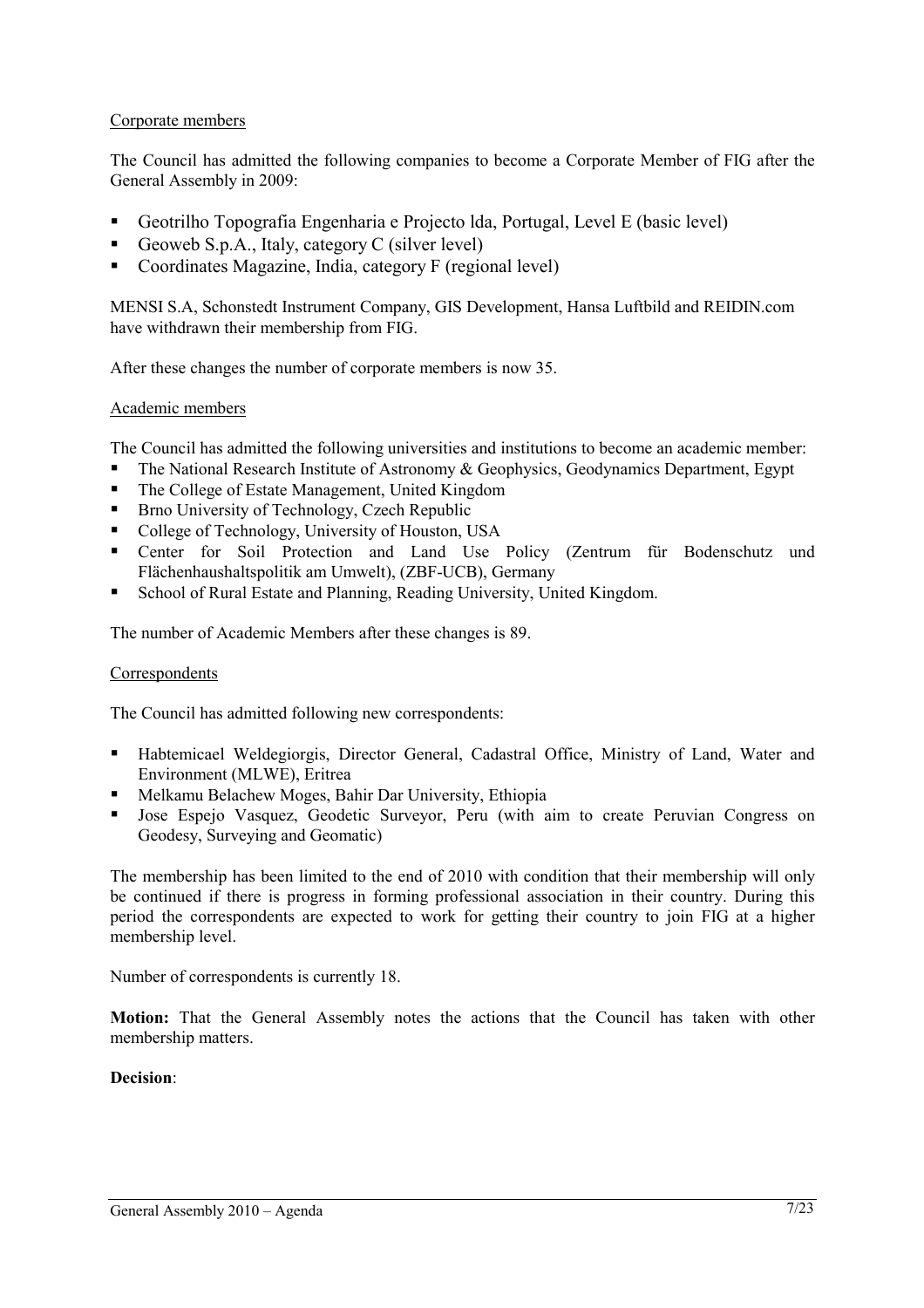## 7. FIG MEMBERS' DATABASE

At previous congresses member associations have been requested to prepare national reports on their activities for the congress proceedings. The Council has considered this concept and decided instead study options to build a FIG members´ database. The idea is to establish a short description of the profession for the members association within each country. The kind of template should include both a section on statistics and a section describing the profession in terms of the 10 commissions of FIG. The statistical section should include information such as: area and population of the country; number of surveyors in the country and number of surveyors belonging to the member association; and indications whether the association has adopted a code of ethics and professional conduct, a CPD program, and a mutual recognition program.

The purpose of the Members' database is that it would then be easy to get a quick overview of the profile of the surveying profession in each member country whenever needed for whatever purpose.

The Council has prepared an example case study (concept model) from Denmark and Australia that the President will present at the General Assembly. If the General Assembly is supportive to the concept an Internet based database will be produced for implementation by the end of 2010.

**Motion**: That the General Assembly records the reports and that the Council proceeds with the Members' database based on comments from the members.

#### **Decision**:

#### 8. PRESIDENT'S REPORT

The President has prepared a report on the activities of the President and the Council since the General Assembly in Eilat. The President will give a subsequent report orally at the meeting including an overall evaluation of the achievements in relation to the 2007-2010. A more detailed presentation on the FIG achievements during the 2007-2010 term of office will be given by the President in the first plenary session on Monday 12 April.

#### **Appendix to item 8**: President's report.

**Motion**: That the General Assembly accepts the President's report.

#### **Decision**:

## 9. HONORARY MEMBERS

The Council has received three nominations for Honorary Members: Colegio Oficial de Ingenieros Técnicos en Topografia (COIT) from Spain has nominated Prof. Pedro Cavero, Geo-Information Netherlands (GIN) has nominated Prof. Paul van der Molen (Netherlands), and Norges Jordskiftekandidatforening, faglig gruppe av Tekna (NJKF) from Norway has nominated Mr. Helge Onsrud.

## **Appendix to item 9**: The nomination letters for:

- Prof. Pedro Cavero, Colegio Oficial de Ingenieros Técnicos en Topografia (COIT), Spain
- **Prof. Paul van der Molen, Geo-Information Netherlands (GIN), the Netherlands; and**
- Mr. Helge Onsrud, Norges Jordskiftekandidatforening, faglig gruppe av Tekna (NJKF) and GeoForum, Norway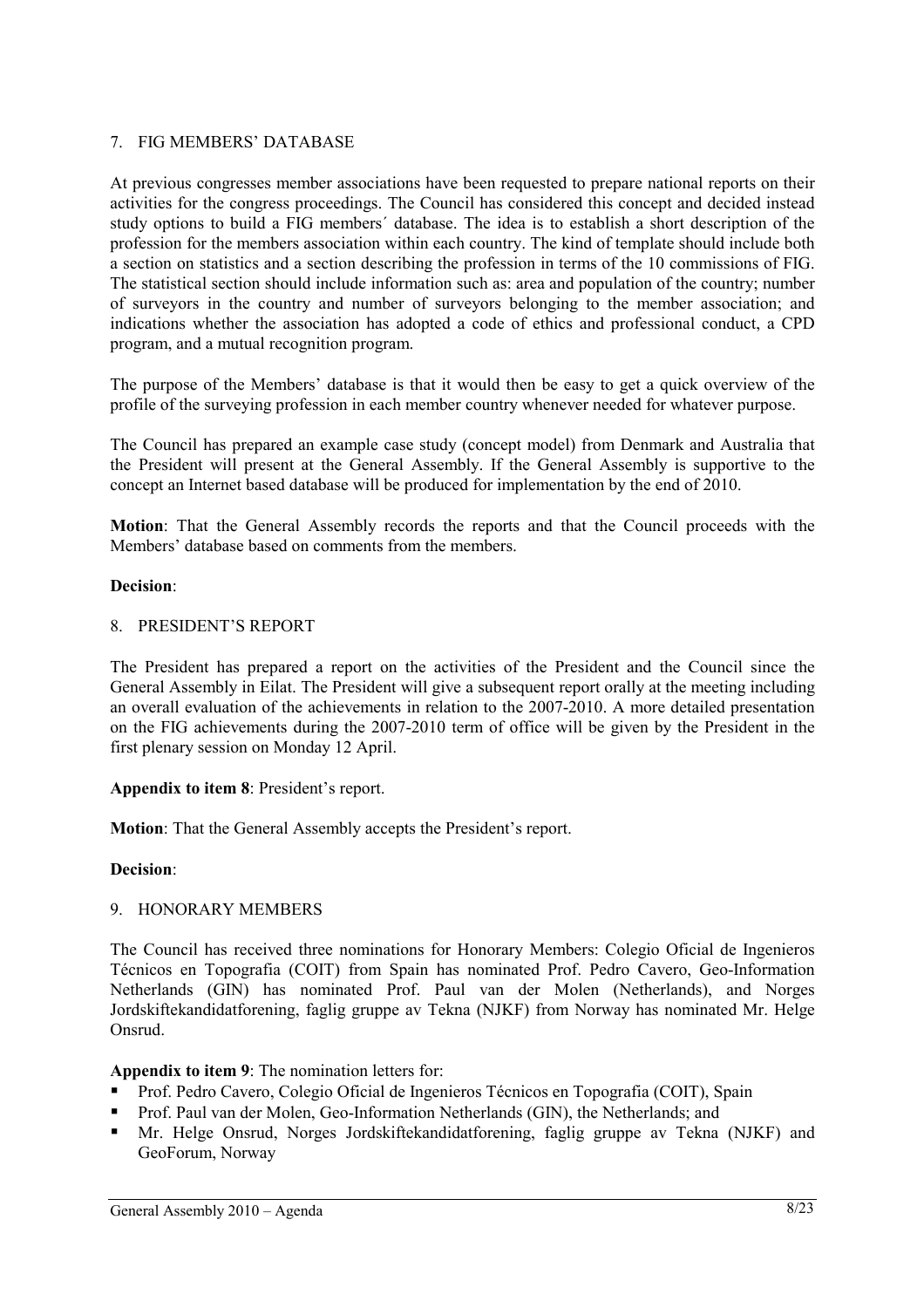According to the Statutes paragraph 3.1.7 an individual who has materially assisted the development and promotion of the surveying profession at the international level can be appointed as an honorary member. Nomination for this appointment shall be made by a member association or the Council, which will consider it and submit it to a vote of the General Assembly.

The Council has considered all three proposals and decided to propose to the General Assembly that it appoints Prof. Pedro Cavero, Prof. Paul van der Molen and Mr. Helge Onsrud as Honorary Members of the Federation for the outstanding services they have provided to the Federation in different positions and functions.

**Motion**: That the General Assembly appoints Prof. Pedro Cavero, Prof. Paul van der Molen and Mr. Helge Onsrud Honorary Members of FIG.

## **Decision**:

## 10. REPORTS FROM FIG COMMISSIONS AND NETWORKS

Vice President Matt Higgins, Chair of ACCO will make an oral presentation on behalf of the ACCO on the Commission activities and on results of the ACCO meeting held in Sydney. A more detailed presentation on Commission activities 2007-2010 will be given by Matt Higgins in the first plenary session on Monday 12 April.

Each Commission Chair has submitted a written report on their Commission activities since the FIG Working Week in Eilat. These reports include progress reports of the Commission working groups. Each Commission will hold an annual or other meeting during the Congress in Sydney. Reports from Young Surveyors Network and Standards Network are presented under Commission reports.

## **Appendices to item 10**: Commission reports:

- Commission 1
- Commission 2
- Commission 3
- $\blacksquare$  Commission 4
- Commission 5
- Commission 6
- $\blacksquare$  Commission 7
- Commission 8
- Commission 9
- Commission 10, to be submitted later
- Young Surveyors Network
- Standards Network

FIG Commissions have finished following publications that will be available in Sydney:

- No. 46 Enhancing Surveying Education through e-learning. A publication of FIG Commission 2 Professional Education. FIG Report, 2010. Available on the web at: www.fig.net/pub/figpub/pub46/figpub46.pdf
- No. 48 Rapid Urbanization and Mega Cities: The Need for Spatial Information Management. Research study by FIG Commission 3. FIG Report, 2010. Available on the web at: www.fig.net/pub/figpub/pub48/figpub48.pdf
- No. 49 Cost Effective GNSS Positioning Techniques. A publication of FIG Commission 5. FIG Report, 2010. Available on the web at: www.fig.net/pub/figpub/pub49/figpub49.pdf

There are several Commission publications (Commissions 4, 5, 8 and 9) under preparation and some of these will be ready by Sydney and the rest by the end of 2010. These include Issues in Coastal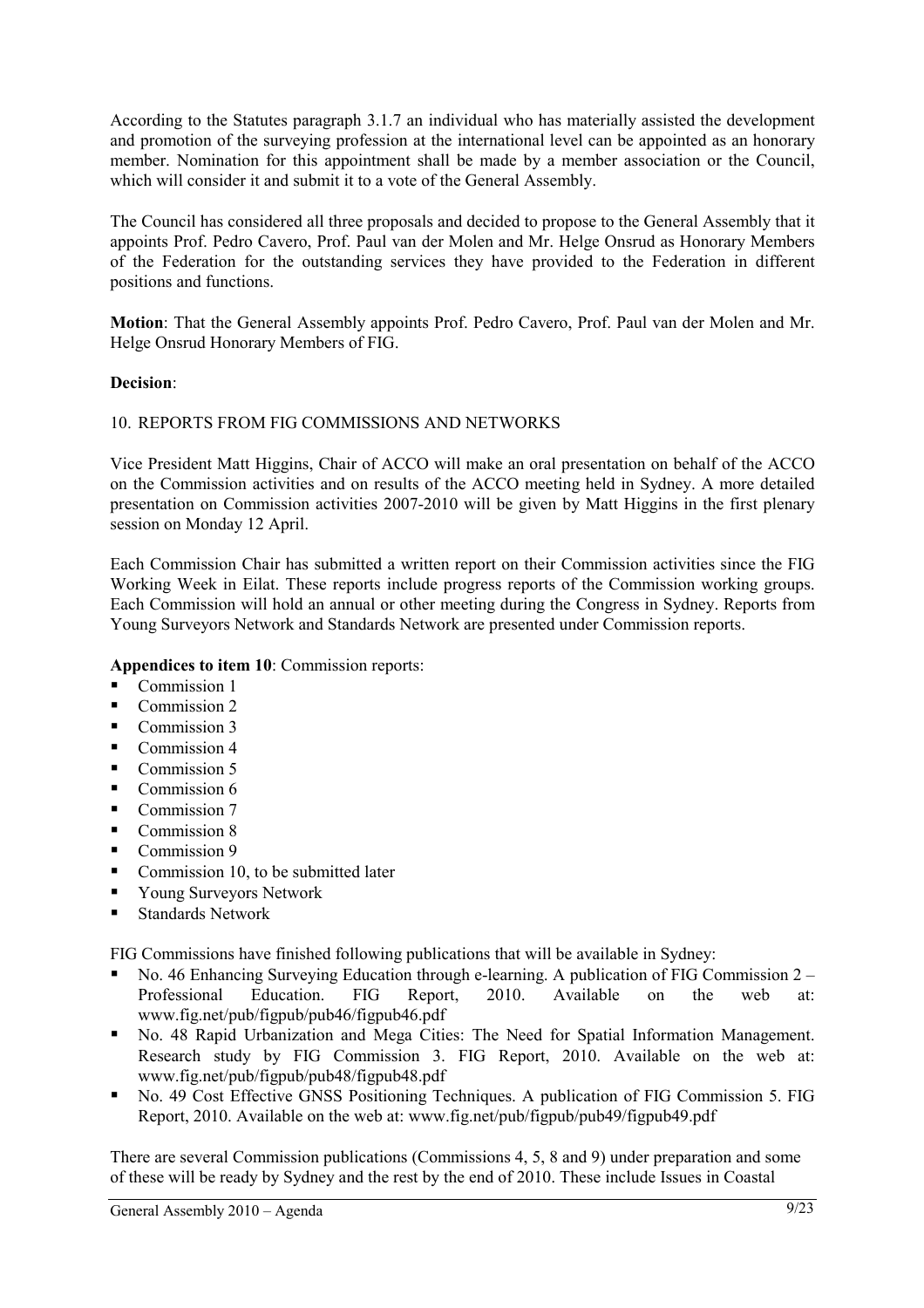Development (Joint WG 8.4 and WG 4.3 report); FIG guide to find best practice on port hydrography (Commission 4 WG 4.1); Economic Benefits of Hydrography (Commission 4 WG 4.4) and Compulsory Purchase and Compensation (Commission 9).

The Council has made following decisions about Commissions and their working groups:

- appointed in August 2009 Robert Sinkner from Czech Republic as the acting Chair Elect of Commission 10 with immediate effect.
- agreed to establish a new Working Group on "Ubiquitous Positioning Technologies and Techniques" under Commission 5 (joint with Commission 6) that will be a collaborative working group with IAG. This working group will continue its work 2011-2014. Allison Kealy, FIG (Australia) and Günther Retscher, IAG (Austria) has been appointed as co-chairs.
- decided to terminate Working Group 8.5 (Land Use Planning and Implementation) chaired by Maria Ulfvarsson-Östlund based on Commission 8 proposal.

**Motion**: That the General Assembly

- adopts the reports of the Commission chairs and records its thanks to the chairs and other officers of the Commissions for their past year's work
- records the Commission publications for information and records its thanks to editors and authors of these publications
- records the decisions on commissions and working groups made by the Council.

## **Decision**:

## 11. REPORTS FROM THE DIRECTORS OF PERMANENT INSTITUTIONS

## 11.1 International Office of Cadastre and Land Records (Office International du Cadastre et du Régime Foncier) OICRF

Prof. Paul van der Molen, Director of OICRF has prepared a report on the OICRF activities since the General Assembly in Eilat. He will make a short subsequent report orally at the General Assembly.

**Appendix to item 11.1**: Report from the International Office of Cadastre and Land Records (Office International du Cadastre et du Régime Foncier) OICRF.

In the report OICRF has proposed that the General Assembly appoints Mr. Christiaan Lemmen as the new Chairperson of OICRF and Ms. Pauline van Elsland as the new Secretary of OICRF. Mr. Lemmen will precede Prof. Paul van der Molen who will retire from OICRF after leading the institution for more than 15 years.

**Motion**: That the General Assembly adopts the report and appoints Mr. Christiaan Lemmen as the new OICRF President and Ms. Pauline van Elsland as the new OICRF Secretary and that the General Assembly records its thanks to the members of OICRF for their past year's work and sincere thanks to Prof. Paul van der Molen for his long and outstanding work in OICRF.

## **Decision**:

## 11.2 International Institution for the History of Surveying and Measurement, Permanent Institution of FIG

Mr. Jan de Graeve, President of the IIHSM has prepared a report on the IIHSM activities since the General Assembly in Eilat. A FIG Publication on the IIHMS and its achievements will be launched in Sydney.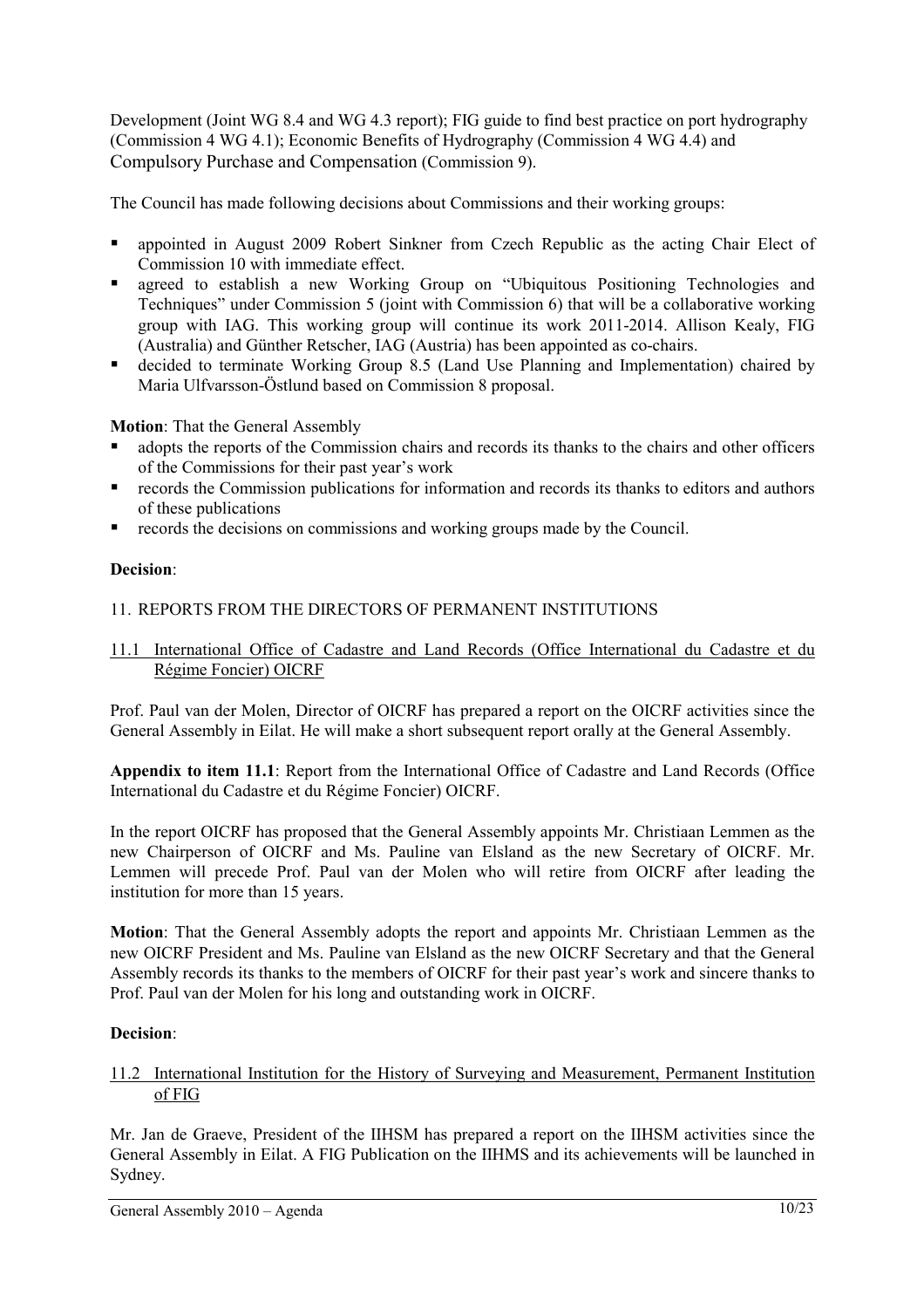## **Appendix to item 11.2**: Report and publication:

- Report from the International Institution for the History of Surveying and Measurement, Permanent Institution of FIG.
- FIG Publication no. 50: History of Surveying. www.fig.net/pub/figpub/pub50/figpub50.pdf

## **Motion**: That the General Assembly

- adopts the report and records its thanks to the Director and the members of the permanent institution for their past year's work.
- records the publication on History of Surveying and record its thanks to the editors and authors of the publication.

## **Decision**:

## 12. REPORT OF THE PRESIDENT OF THE FIG FOUNDATION

Mr. John Hohol, President of the FIG Foundation has prepared a report on the FIG Foundation activities from May 2009 to January 2010. He will make a subsequent report orally at the General Assembly and announce the FIG Foundation Fellowships for 2010.

**Appendix to item 12**: Report of the FIG Foundation activities May 2009 – January 2010.

**Motion**: That the General Assembly adopts the report of the President of the FIG Foundation and records its thanks to the President and members of the Board of Directors of the FIG Foundation for their past year's work.

## **Decision**:

## 13. REPORTS OF TASK FORCES

At the moment FIG has four Task Forces: 1) Institutional and Organisational Development, chaired by Iain Greenway; 2) Developing Global Land Tools for Pro Poor Land Management, chaired by Paul van der Molen (including the FIG/UN-HABITAT co-operation in Global Land Tool Network and developing Social Tenure Domain Model); 3) Task Force on Spatially Enabled Society, chaired by Daniel Steudler; and 4) FIG Africa Task Force, chaired by Diane Dumashie.

Vice President Iain Greenway has prepared a report on the progress of the Task Force on Institutional and Organisational Development. The final result of the Task Force has been published as FIG publication No 47 on Institutional and professional development and is available on the web at: www.fig.net/pub/figpub/pub47/figpub47.pdf. Hard copies of the publication will be available at the General Assembly. The report closes the work of the task force.

The tasks of the Task Force on Developing Global Land Tools for Pro Poor Land Management have in fact been taken over by the President because of change in the policies of co-operation with UN-HABITAT. The FIG activities with UN-HABITAT are now concentrated in the Global Land Tool Network where President Enemark is representing FIG in the International Advisory Board and in the project on developing the Social Tenure Domain Model. The President reports on these issues under agenda item 14 that is Co-operation with the United Nations. The results include the publication "*Informal Urban Development in Europe. A case study from Albania and Greece*" that is prepared by expert support from FIG (Dr. Chryssy Potsiou) and will be published by UN-HABITAT/GLTN. This Task Force has also been actively involved in the Social Tenure Domain Model, a publication on the project to be available in Sydney.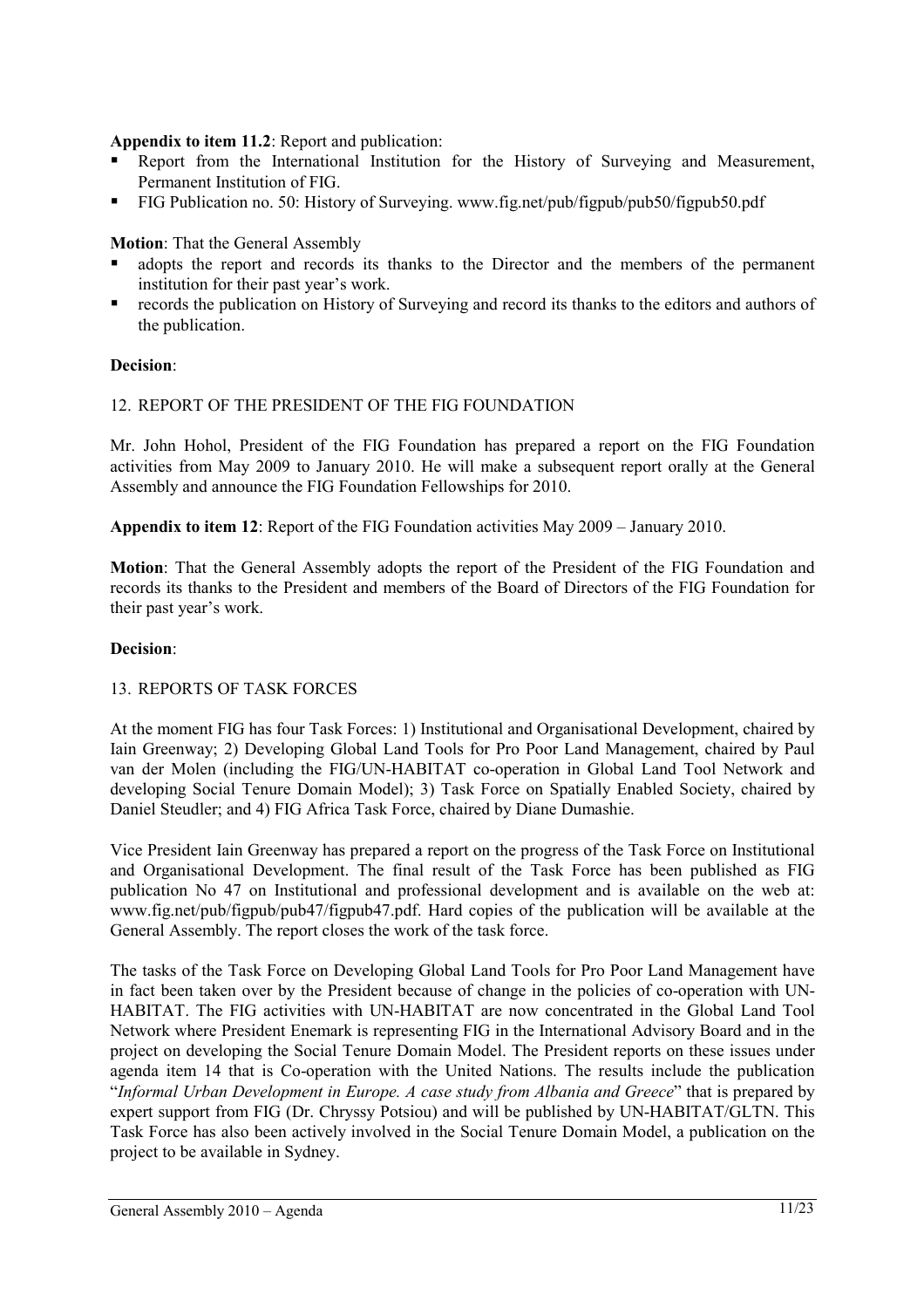Dr. Diane Dumashie has prepared as progress report on the activities of the FIG Task Force on Africa (2010-2014).

Dr. Daniel Steudler has prepared an interim report on the Task Force on Spatially Enabled Society. The final report of this report will be launched by the end of 2010.

## **Appendix to item 13**: Task Force reports:

- Task Force on Institutional and Organisational Development
- FIG Publication no. 47: Institutional and Organisational Development A Guide for Managers. FIG Guide, 2010 www.fig.net/pub/figpub/pub47/figpub47.pdf
- FIG Africa Task Force
- **FIG Task Force on Spatially Enabled Society**

## **Motion**: That the General Assembly

- records all Task Force reports and records its thanks to the Chairs of the Task Forces and their members
- records the FIG Publication no. 47 *Institutional and Organisational Development A Guide for Managers* and recommends it for FIG members for use and distribution and decides to close the Task Force on Institutional and Organisational Development as its work has come to an end.
- decides to close the FIG Task Force on Spatially Enabled Society and Developing Global Land Tools for Pro Poor Land Management at the end of 2010.

## **Decision**:

## 14. CO-OPERATION WITH THE UNITED NATIONS AND THE WORLD BANK

As part of the Work Plan 2007-2010 the Council has established the UN Liaison Committee – FIG Responses to the Millennium Development Goals to coordinate co-operation with the United Nations and the World Bank. The Liaison Committee is chaired by the President. The Council appointed in February 2009 Prof. Paul van der Molen, the Netherlands, as the FIG Liaison Ambassador for the United Nations for 2009-2010.

The President has prepared a report on the co-operation between FIG and the United Nations including the World Bank since the General Assembly in Eilat.

The main activities in the co-operation with the United Nations and the World Bank during this period have been:

- Preparation of the FIG Publication No. 45 Land Governance in Support of the Millennium Development Goals. A New Agenda for Land Professionals. FIG / World Bank Conference, Washington DC. USA 9-10 March 2009. FIG Policy Statement, 2010. http://www.fig.net/pub/figpub/pub45/figpub45.pdf
- Participation to the Global Land Tool Network and its International Advisory Board
- Contribution to Global Land Tool Network (GLTN) projects such as developing the Social Tenure Domain Model, Case study on informal development in Albania and Greece; and developing the Gender Evaluation Criteria for Large-scale land Tools. Arrangement of the FAO Regional Consultation Meeting on the "*FAO Voluntary Guidelines for Responsible Governance*  of Tenure of Land and Other Natural Resources" in conjunction to the 7<sup>th</sup> FIG Regional Conference in Hanoi, Vietnam, 19-22 October 2009.
- Participation to the work of the International Committee on Global Navigation Satellite Systems (ICG)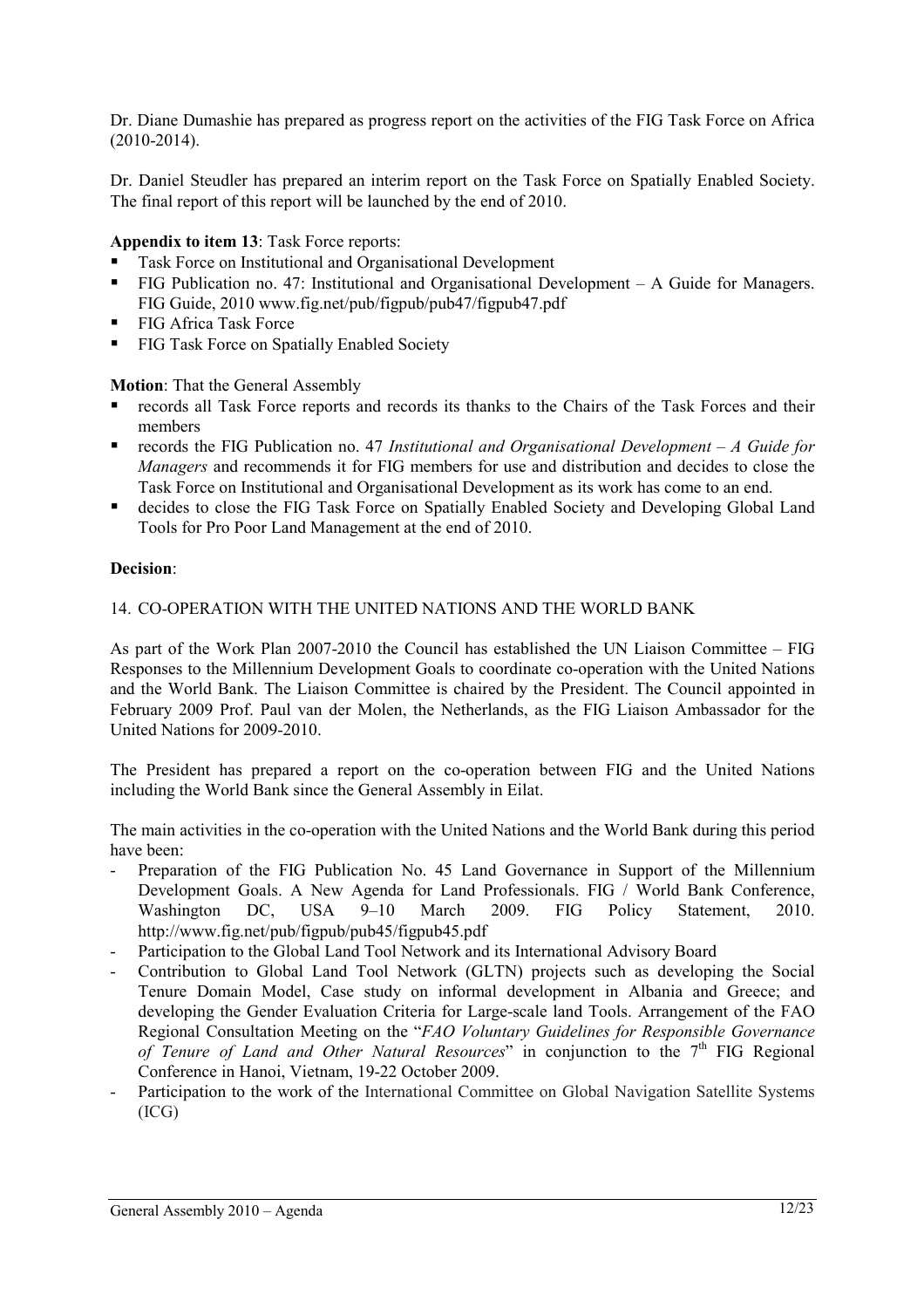## **Appendix to item 14**: Reports:

- Co-operation between FIG and the United Nations and the World Bank.
- FIG Publication No. 45 Land Governance in Support of the Millennium Development Goals. A New Agenda for Land Professionals. FIG / World Bank Conference, Washington DC, USA 9–10 March 2009. FIG Policy Statement, 2010. http://www.fig.net/pub/figpub/pub45/figpub45.pdf
- FIG publication on Social Tenure Domain Model http://www.fig.net/pub/figpub/pub52/figpub52.pdf

**Motion**: That the General Assembly

- adopts the report on the co-operation between FIG and the United Nations, its agencies and the World Bank and records its thanks to the members of the Liaison Committee and all those who have contributed to this co-operation
- records the FIG report on the FIG/World Bank conference and endorses the FIG–World Bank Declaration on Land Governance in Support of the Millennium Development Goals

## **Decision**:

#### 15. LIAISON WITH INTERNATIONAL PROFESSIONAL ORGANISATIONS

The Joint Board of Spatial Information Societies JB-GIS was formally established during the FIG Working Week in Cairo in 2005 and meets annually during a major conference. The meeting of JB-GIS in 2009 was held in conjunction to the GSDI Congress in Rotterdam, the Netherlands in June 2009 and the JB-GIS had in addition and informal meeting in Bangkok, Thailand during the Eighteenth United Nations Regional Cartographic Conference for Asia & the Pacific (UNRCC-AP) in October 2009. The meeting included some fruitful information on current activities and discussions on future cooperation and collaboration between the organisations. A key issue was development of the Geographic Information Knowledge Network (GIK Network) under GSDI leadership to serve the global geographic information community at large. The goal of this facility is to enhance communications and sharing among geospatial specialists and organisations from all nations. Other key projects are Risk and Disaster Management and Capacity Building in Africa.

The JB-GIS will have its annual meeting during the FIG Congress in Sydney.

A new Memorandum of Understanding has been prepared between FIG and the GSDI Association and between FIG and the Pan American Institute of Geography and History (PAIGH). Both MoU will be signed in Sydney in the beginning of the plenary session on spatially enabled society on Tuesday 13 April at 10:30.

FIG has further bilateral agreements of co-operation with several other international associations like ISM, IFHP, CIB, ION, ICEC, FIABCI and IFHS. Some of the partners are also working together in the Habitat Professionals Forum.

FIG is a member of the International Council for Science (ICSU) and working together with ISO and International Valuation Standards Committee (IVSC) on standards.

**Appendix to item 15**: Memorandum of Understanding between FIG and GSDI **Appendix to item 15**: Memorandum of Understanding between FIG and PAIGH

**Motion**: That the General Assembly

- records the report on the liaison with other international associations
- adopts the MoU between FIG and GSDI
- adopts the MoU between FIG and PAIGH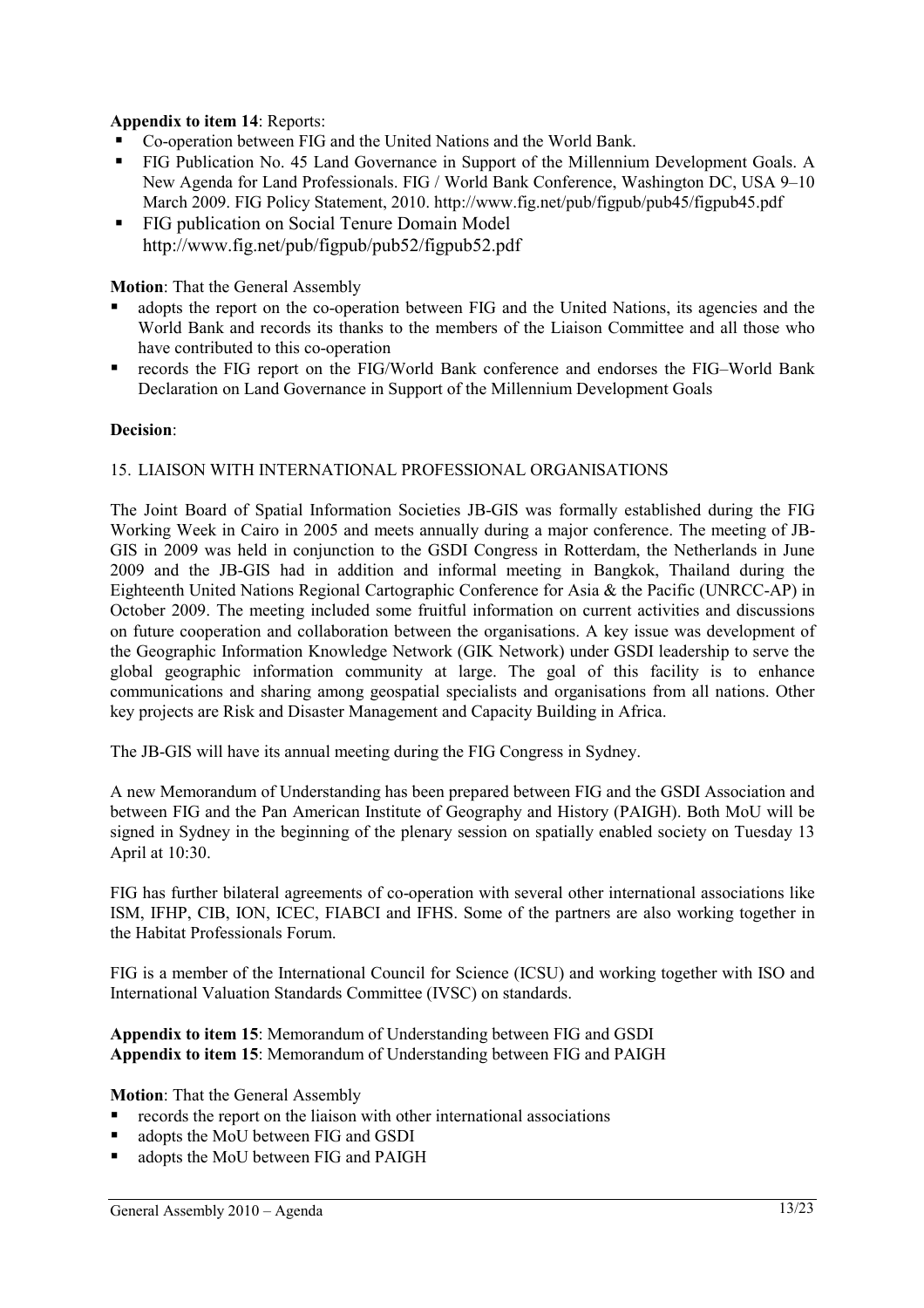## **Decision**:

#### 16. FIG CONFERENCES 2009

The FIG Working Week 2009 "Surveyors' Key Role in Accelerated Development" was held in Eilat, Israel in 8-11 May 2009. The conference was a big success with more than 650 participants from 65 countries. The results of the conference have been reported on the FIG web site where also the proceedings are available. Findings of the Working Week are listed in the closing speech of President Stig Enemark.

The 7<sup>th</sup> FIG Regional Conference "Spatial Data Serving People – Land Governance and the Environment – Building the Capacity" was held in Hanoi, Vietnam, 19-22 October 2009. Participation exceeded the expectations of the organisers. With 400 participants from 52 countries the conference was among the biggest regional conference so far. As part of the conference FAO organised a two-day Regional Consultation Meeting on the "FAO Voluntary Guidelines for Responsible Governance of Tenure of Land and Other Natural Resources".

As result from the regional conference the Hanoi Declaration on Land Acquisition in Emerging Economies has been prepared. has been prepared and will be launched in Sydney.

**Appendix to item 16**: FIG Publication no. 51 Hanoi Declaration on Land Acquisition in Emerging Economies http://www.fig.net/pub/figpub/pub51/figpub51.pdf

**Motion**: That the General Assembly

- records its thanks to ALSI and the organising committee for hosting the FIG Working Week in Eilat, Israel
- records its thanks to VGCR for hosting the organising committee for hosting the  $7<sup>th</sup>$  FIG Regional Conference in Hanoi, Vietnam
- **records the Hanoi Declaration and endorses its recommendations for land acquisition in** emerging economies

## 17. FIG OFFICE DEVELOPMENT PLAN

The Council has requested the FIG General Manager John Neel to prepare a FIG Office Development Plan proposing the steps required to develop the FIG Office into an efficient and effective professional organization provided quality service. This was related to the employment as General Manager by 1 January 2009. The Plan will include an Office Quality Management System with a manual documenting all administrative procedures to be written in accordance with the overall ISO principles.

The FIG President will present the FIG Office Development Plan to the General Assembly.

**Appendix to item 17:** Summary of the FIG Office Development Plan

**Motion**: That the General Assembly records the presentation on the FIG Office Development Plan and agrees that the Council will proceed with its implementation.

#### **Decision**: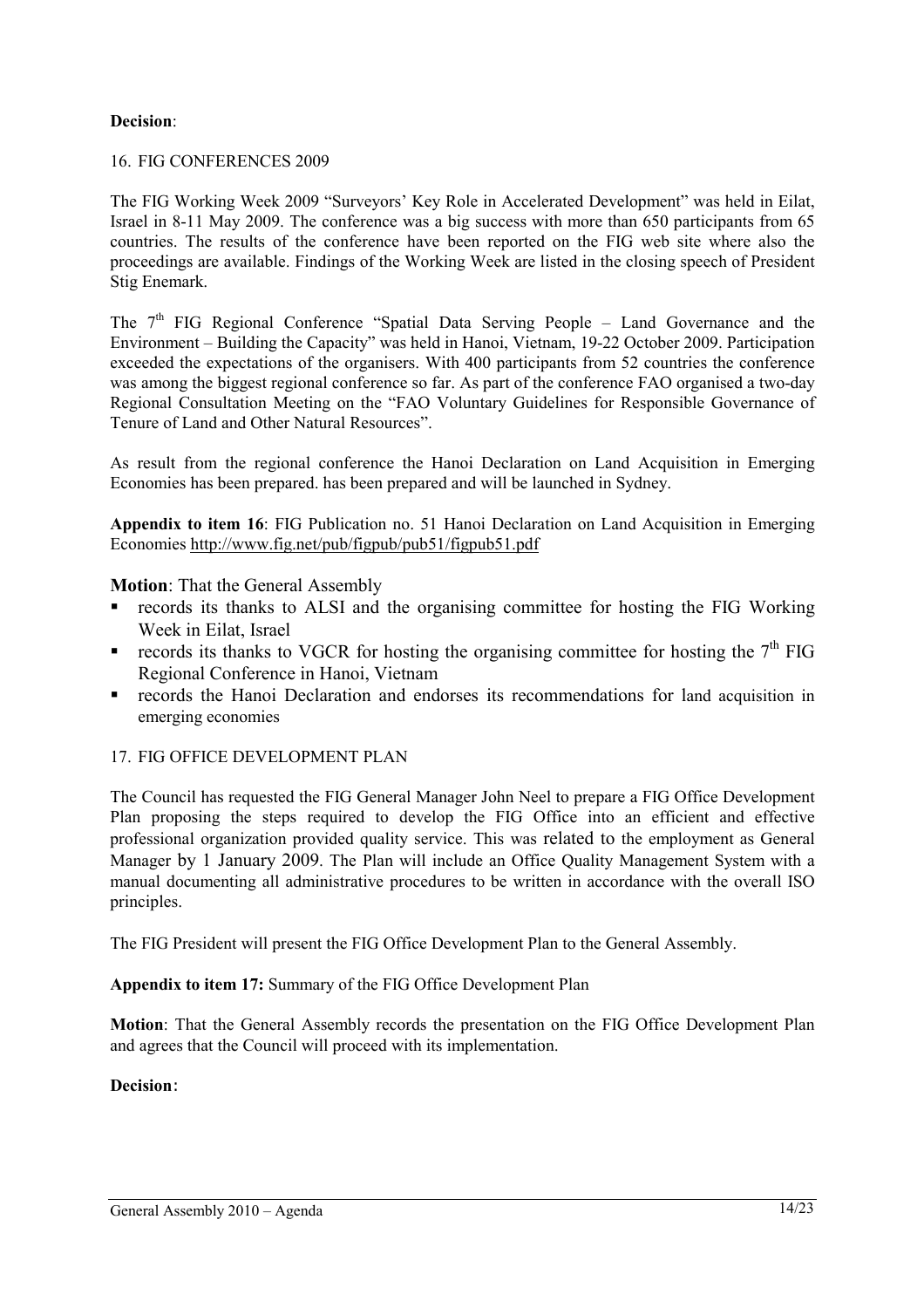## 18. FIG ACCOUNTS FOR 2009 AND AUDITOR'S REPORT AND BUDGET FOR 2010, 2011 AND 2012

Vice President Iain Greenway and General Manager John Neel have prepared a report on the FIG Financial Issues. Iain Greenway will present the report to the General Assembly. This report includes summary of 2009 accounts, an updated budget for 2010 and proposals for budgets 2011-12 with notes and proposal for membership fees for member associations in 2012.

The Auditors Report includes the auditors report from 2009, official accounts (income statement 2009) and balance sheet 31 December 2009.

**Appendix to item 18:** Report on Financial Issues (including 2009 accounts and budgets 2010-2012) Annexes:

- 18A Auditor's Report, Income Statement for 2009 and Balance Sheet at 31 December 2009.
- 18B FIG Result 2009
- 18C FIG Budgets 2010-2012
- 18D List of member associations whose membership fees are in arrears for 2009 and earlier and that are not allowed to vote.

**Motion**: That the General Assembly

- adopts the audited accounts for 2009 and
- adopts budgets for 2010–2012

#### **Decision**:

#### 19. SUBSCRIPTION RATES FOR 2012

The General Assembly has to set levels of fees for member associations two years in advance of the year in which they become payable. Fees are payable in respect of each individual member up to a maximum of 5,500 members. Membership fee structure was changed in 2009 and at that time the per capita fee for 2010 was frozen to 2009 level. Membership fees have been discussed as part of the finance report, appendix to item 18.

The 2009 General Assembly approved membership fees for 2011 as follows:

| Year | Per capita fee                             | Minimum fee                 | Maximum fee            |
|------|--------------------------------------------|-----------------------------|------------------------|
| 2010 | 4.18 $\epsilon$ per member up to a maximum | 20 members or 50 $\in$      | 5,500 members (22,290) |
|      | of 5,500 members.                          | (whichever is greater)      | $\epsilon$             |
|      | Member associations from countries         |                             |                        |
|      | listed by the World Bank as low-           |                             |                        |
|      | income economies or lower-middle-          |                             |                        |
|      | income economies shall pay 2.09 $\epsilon$ |                             |                        |
|      | per member up to a maximum of              |                             |                        |
|      | 5,500 members.                             |                             |                        |
| 2011 | 4.30 € per member up to a maximum          | 20 members or 50 $\epsilon$ | 5,500 members (23,560) |
|      | of 5,500 members                           | (whichever is greater)      | $\epsilon$             |
|      | Member associations from countries         |                             |                        |
|      | listed by the World Bank as low-           |                             |                        |
|      | income economies or lower-middle-          |                             |                        |
|      | income economies shall pay 2.15 $\epsilon$ |                             |                        |
|      | member up to a maximum of 5,500            |                             |                        |
|      | members.                                   |                             |                        |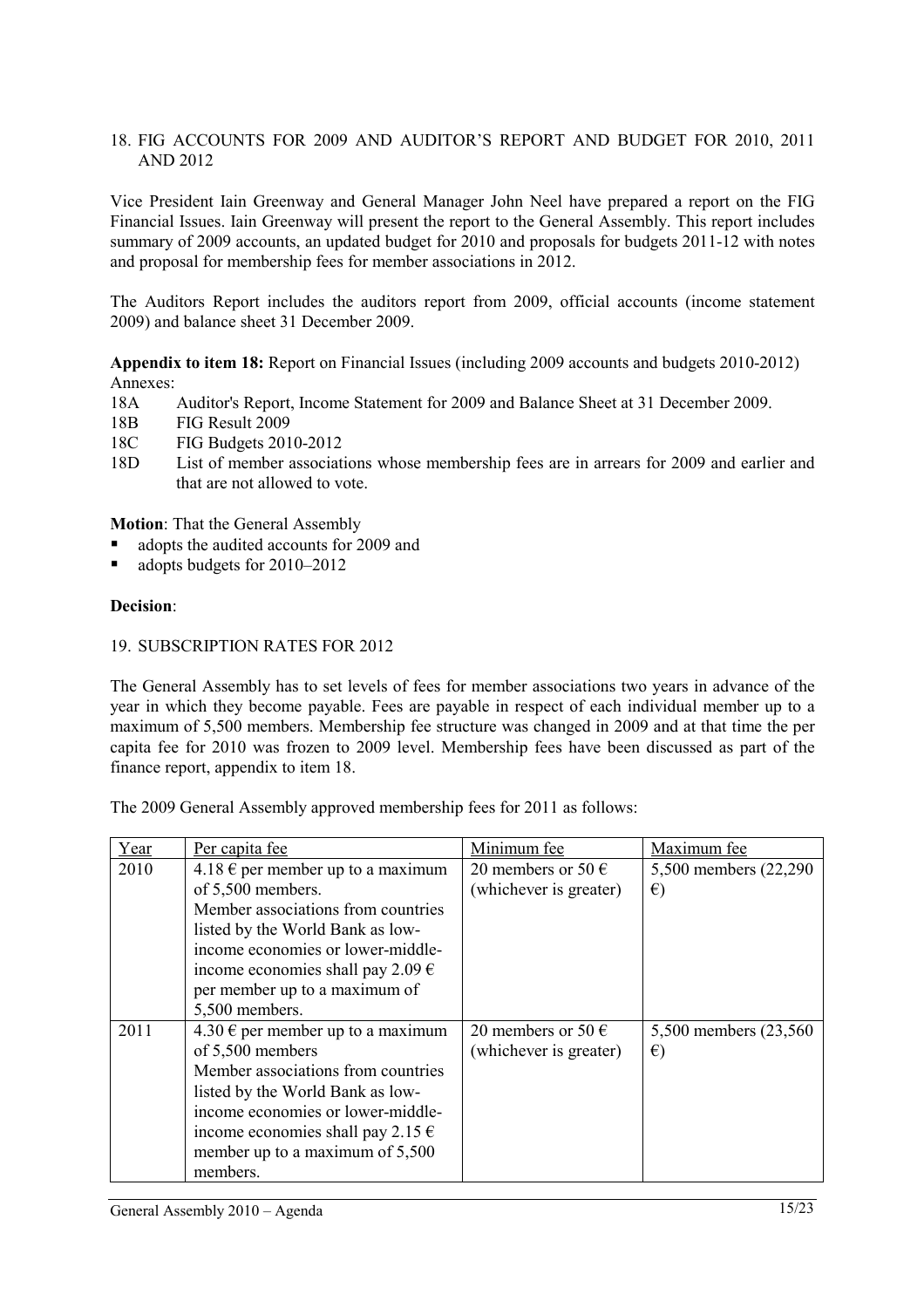The World Bank lists of the low-income economies and the lower-middle-income economies are available at:

http://web.worldbank.org/WBSITE/EXTERNAL/DATASTATISTICS/0,,contentMDK:20421402~pa gePK:64133150~piPK:64133175~theSitePK:239419,00.html

The Council proposes to the General Assembly to increase membership fees for member associations for 2012 with 4.2 per cent from 2011 to 4.48  $\epsilon$  per member.

**Motion**: That the General Assembly adopts following membership fees payable by member associations in 2012:

| Year | Per capita fee                             | Minimum fee                 | Maximum fee            |
|------|--------------------------------------------|-----------------------------|------------------------|
| 2012 | $4.48 \in$ per member up to a maximum      | 20 members or 50 $\epsilon$ | 5,500 members (24,640) |
|      | of 5,500 members                           | (whichever is greater)      | $\epsilon$             |
|      | Member associations from countries         |                             |                        |
|      | listed by the World Bank as low-           |                             |                        |
|      | income economies or lower-middle-          |                             |                        |
|      | income economies shall pay 2.24 $\epsilon$ |                             |                        |
|      | member up to a maximum of 5,500            |                             |                        |
|      | members.                                   |                             |                        |

#### **Decision**:

#### 20. ELECTION OF FIG PRESIDENT 2011-2014 – PRESENTATION OF CANDIDATES

The Council has received three nominations for the post of FIG President: RICS from United Kingdom has appointed Mr. Iain Greenway; SSSI; Australia has appointed Mr. Matthew B. Higgins and AALSM from Malaysia has appointed Mr. Teo CheeHai. The profile templates of each candidate are attached to this agenda. In the first session of the General Assembly each candidate will be given equal time (about 5 minutes) to introduce him and make a presentation focussing on his ideas and goals for developing the FIG agenda.

The actual election will take place at the second session of the General Assembly by blind votes in on Friday 16 April. If there will be no absolute majority in the first vote, a second vote will be organised between those two candidates that have most votes.

**Appendix to item 20 and 26**: Profile templates of the three candidates for FIG President 2011-2014:

- Mr. Iain Greenway, The Royal Institution of Chartered Surveyors RICS, United Kingdom
- Mr. Matthew B Higgins, Surveying and Spatial Sciences Institute SSSI, Australia
- Mr. Teo CheeHai, Association of Authorised Land Surveyors Malaysia, Malaysia

**Motion**: That the General Assembly notes the presentations of the candidates and decides to make the election at the second session of the General Assembly according to FIG statutes and internal rules.

#### **Decision:**

#### 21. ELECTION OF FIG VICE PRESIDENTS 2011-2014 – PRESENTATION OF CANDIDATES

The FIG Council has received three proposals for the two open posts of FIG Vice President: Prof. Dr. Dalal S. Alnaggar, ECSM, Egypt, Dr. Chryssy Potsiou, TCG and HARSE, Greece and Prof. Dr.-Ing. Rudolf Staiger, DVW, Germany. The profile templates of each candidate are attached to this agenda. In the first session of the General Assembly each candidate will be given equal time (about 5 minutes)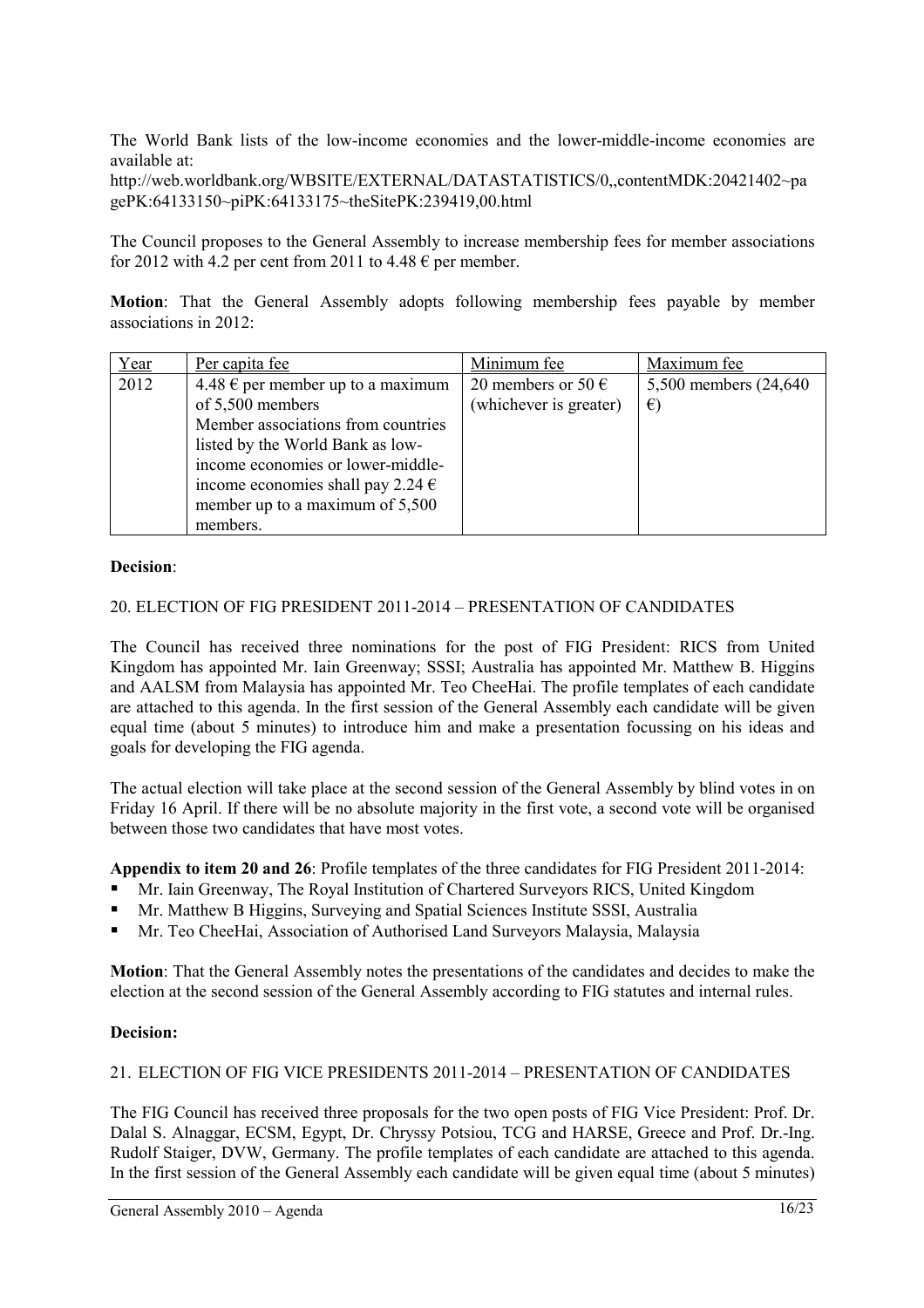to introduce her/him and make a presentation focussing on her/his ideas and goals for developing the FIG agenda.

In the case that Mr. Iain Greenway or Mr. Teo CheeHai will be elected as the FIG President a third post for Vice President for a two-year period will be available. All three candidates have shown their interest for all possible Vice President positions.

The actual election will take place at the second session of the General Assembly by blind votes on Friday 16 April. The election will take place one position at a time. If there will be no absolute majority in the first voting, second vote will be organised between those two candidates that have most votes.

## **Appendix to item 21 and 27**: Profiles of the candidates

- Prof. Dr. Dalal S. Alnaggar, Egyptian Committee of Surveying and Mapping, ECSM, Egypt
- Dr. Chryssy Potsiou, Technical Chamber of Greece TCG and Hellenic Association of Rural and Surveying Engineers HARSE, Greece
- Prof. Dr.-Ing. Rudolf Staiger, DVW Deutscher Verein für Vermessungswesen Gesellschaft für Geodäsie, Geoinformation und Landmanagement, Germany

**Motion**: That the General Assembly notes the presentations of the candidates and decides to make the elections at the second session of the General Assembly according to FIG statutes and internal rules.

#### **Decision:**

#### 22. SELECTION OF FIG CONGRESS VENUE 2014 – PRESENTATION OF CANDIDATES

The FIG Congress 2014 will be organised by FIG together with the local member association. FIG will have full responsibility of the arrangements and also of the financial result, naturally together with the local member association. This offers FIG better opportunities in terms of organising events and generating funds. Therefore the Council has ensured that all candidates are aware about the role of FIG and split of responsibilities for organising the Congress.

The FIG Council has received two bids to host the FIG Congress 2014:

- Kuala Lumpur, Malaysia, Association of Authorised Land Surveyors Malaysia AALSM
- Istanbul, Turkey, Chamber of Surveying Engineers of Turkey HKMO

The Council is preparing an evaluation report on the two bids that will be implemented and published 15 March 2010. In the evaluation report following issues will be described for comparison:

- *Rotation of the conferences* (region);
- *Country* (hosting of earlier FIG events):
- *Member association* (its activeness, commitment to FIG and to FIG 2014);
- *Supporting organisations* (local support to the congress);
- *Host city* (characteristics and interest from congress programme point of view);
- *Venue* (technical issues of proposed congress centre, hotels etc.);
- *Access* (flight connections);
- *Safety and security* (including political stability);
- *Environment issues;*
- **Proposed dates** (in relation to FIG requirements);
- *Technical programme* (coverage of all FIG Commissions, potential partners);
- *Technical tours* (coverage of all FIG Commissions);
- *Social programme* (attractiveness and variety);
- *Attendance* (expectation of international, regional and local attendance);
- *Accommodation* (hotel costs);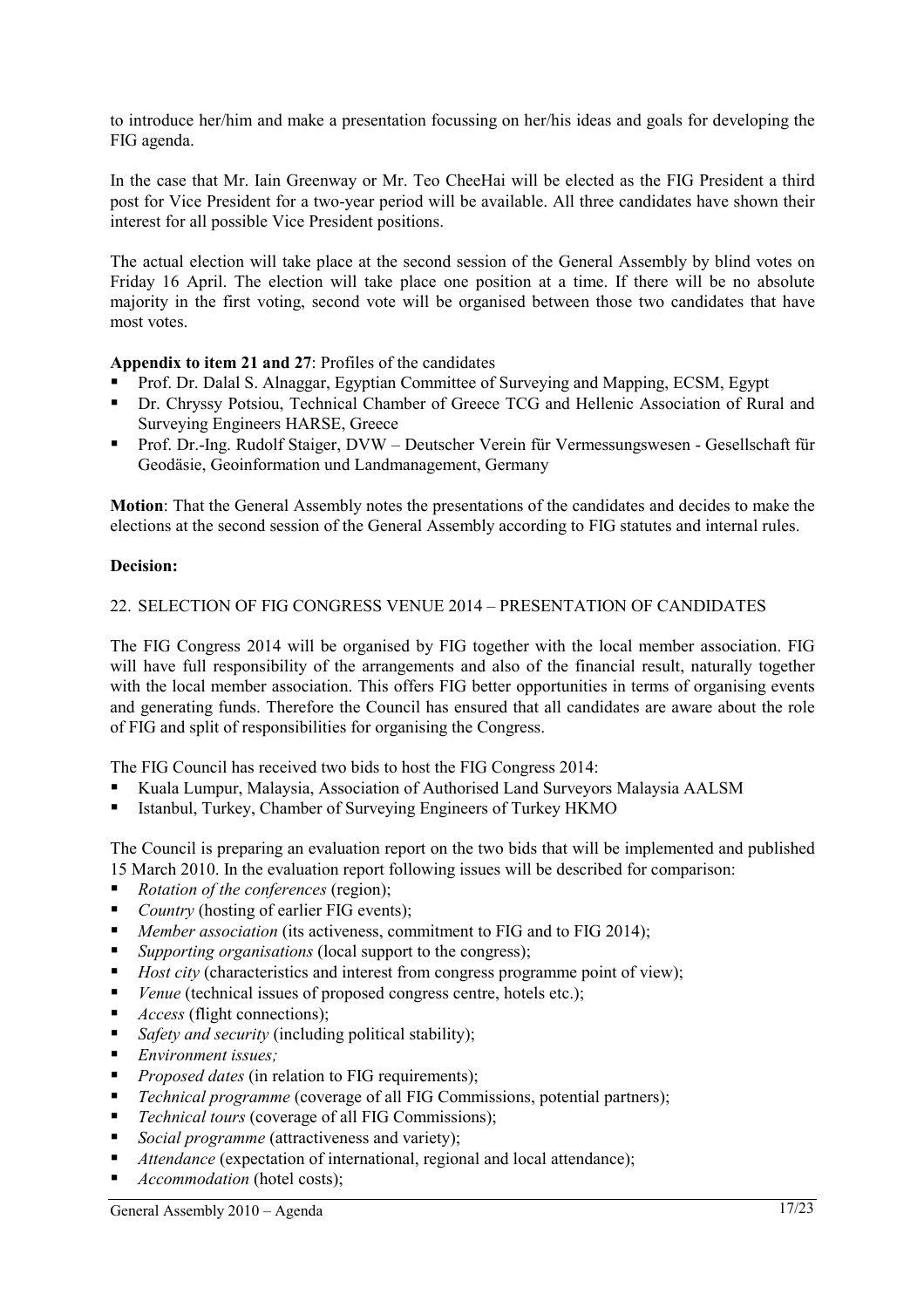- *Finances* (estimate of surplus and financial risks;
- **Sponsorship (estimate sponsorship and exhibition income);**
- *Attractiveness* (general attractiveness as congress destination).

The evaluation report will not give a recommendation or a preference to either candidate but it will list their qualifications on each subject above and summarise the pros and cons of each candidate to assist the member association in making their decision. During the last years the role economy has increased in the decision making process. This relates both to the registration fees, over all costs and surplus to the organisers. The purpose of the evaluation process is to guarantee the high standard and quality of the congress.

**Appendix to item 22 and 31**: Summary of the bids of the two candidates for the FIG Congress 2014

- Kuala Lumpur, Malaysia Summary of the bid from Association of Authorised Land Surveyors Malaysia
- Kuala Lumpur, Malaysia Evaluation report of the bid
- Istanbul, Turkey Summary of the bid from Chamber of Surveying Engineers of Turkey HKMO
- Istanbul, Turkey Evaluation report of the bid

At the session each of the two candidates will be given 10 minutes to make a presentation of their destination and framework of the congress and their bid.

Decision on the venue of FIG Congress 2014 will be made at the second session of the General Assembly on Friday 16 April 2010. The voting will be made by blind votes.

**Motion**: That the General Assembly records the presentations and decides to make the decision on the venue at its second session.

## **Decision**:

## **FRIDAY 16 APRIL 2010**

## **Friday, 16 April, 8:30-10:30 Bayside 202, SCEC Presidents' Meeting** (by invitation only)

#### 23. PRESIDENTS' MEETING

Separate invitation to Presidents of the Member Associations.

## **Friday, 16 April, 11:00–14:00 Parkside Ballroom, SCEC General Assembly, Second Session**

## 24. ROLL CALL

FIG Director to take the roll call.

**Please note**: The roll call will be done for member associations and affiliate members only. Delegates representing academic members, corporate members and correspondents as well as honorary presidents and honorary members will be entered in the records but they shall register before the meeting starts at the meeting place to the FIG officers. That only member associations that have paid all their membership fees to the end of 2009 are allowed to vote at the meeting, a list of member associations that are not allowed to vote has been published on the FIG web site **15 March 2010**.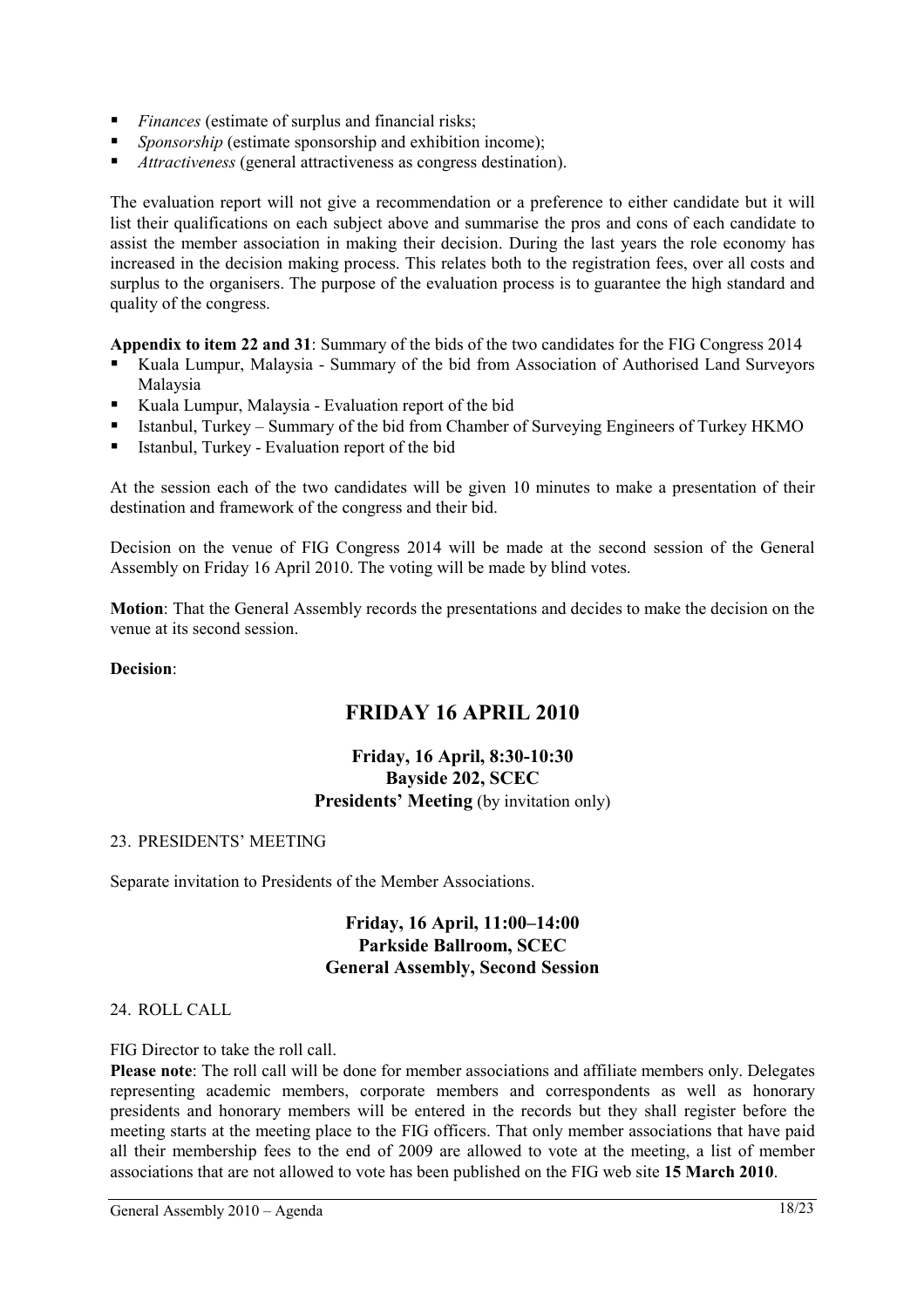To be noted that the General Assembly has appointed Dr. Haim Srebro from ALSI, Israel and Mr. Craig Sandy from SSSI, Australia as tellers to this session of the General Assembly.

#### **Appendix to items 2 & 24:** Roll Call.

**Motion**: That present members are recorded in the minutes.

#### **Decision**:

#### 25. MEMBERSHIP

#### 25.1 Acceptance of new members

#### 25.1.1 Albania Association of Geodesy

The Albania Association of Geodesy AAG has submitted an application to become a member association of FIG from Albania. The association has been constituted in 1990 and has now 150 members that have graduated from the Polytechnic University of Tirana. The application meets the criteria for membership in FIG as a member association. The Council has considered the application and believes that the association meets criteria for membership of FIG as a member association.

**Appendix to item 25.1.1**: Membership application from the Albania Association of Geodesy – to be included in the minutes.

**Motion:** That the General Assembly admits the Albania Association of Geodesy to become a member association of FIG.

#### **Decision:**

#### 25.1.2 Ordre des Géomètres Experts du Benin

Ordre des Géomètres Experts du Benin has submitted an application to become the new member association of FIG from Benin. The association has been constituted in 1991 and has 60 qualified members. The General Assembly expelled the previous member association SYNAGETAB on 11 April due to unpaid membership fees. The application meets the criteria for membership in FIG as a member association. The Council has considered the application and believes that the association meets criteria for membership of FIG as a member association and that the Ordre is the right association to represent Benin in FIG.

**Appendix to item 25.1.2**: Membership application from Ordre des Géomètres Experts du Benin – to be included in the minutes.

**Motion:** That the General Assembly admits the Ordre des Géomètres Experts du Benin to become a member association of FIG.

#### **Decision:**

#### 25.1.3 Botswana Surveying and Mapping Association

The Botswana Surveying and Mapping Association has paid part of its arrears and the Council has therefore decided to restore the membership.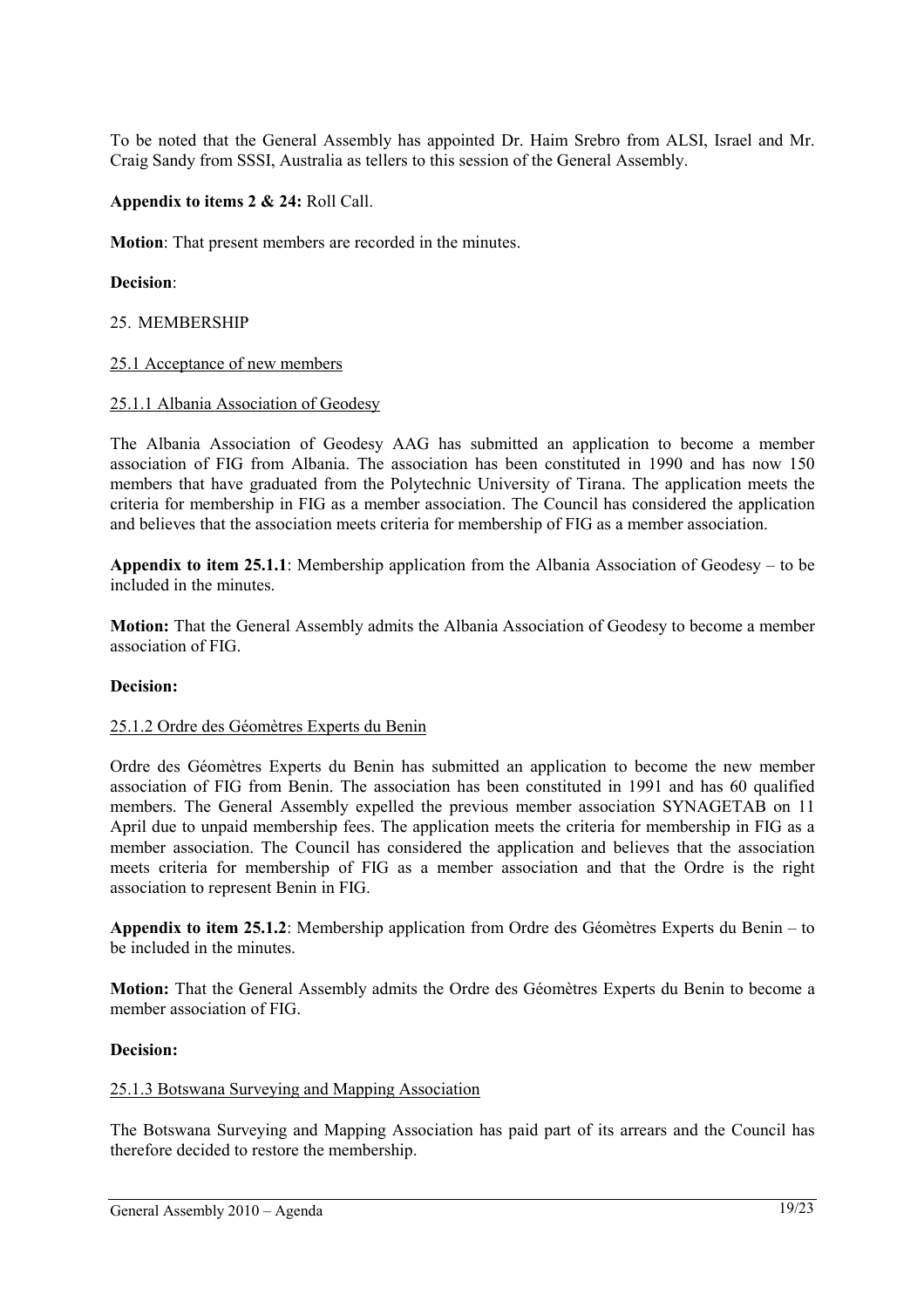**Motion:** That the General Assembly records that the membership of the Botswana Surveying and Mapping Association has been restored.

## **Decision:**

After acceptance of new member associations and expulsions the number of FIG member associations is 103.

## **25.2 Affiliate members**

The Council has accepted following three affiliate members to FIG:

- Survey of Israel, Israel
- Ministry of Lands and Mineral Resources, Fiji
- Agency for Land Administration and Cadastre of Republic of Moldova

After these new affiliate members the number of affiliate members is 37.

**Motion:** That the General Assembly records the decision of the Council.

#### **Decision:**

#### 26. ELECTION OF FIG PRESIDENT 2011-2014

The General Assembly have heard presentation of the three candidates for the FIG President 2011- 2014 at the first session. The election will take place between Mr. Iain Greenway, RICS, United Kingdom; Mr. Matthew B. Higgins, SSSI, Australia and Mr. Teo CheeHai, AALSM, Malaysia.

The election will take place by blind votes following the FIG statutes and internal rules. If there will be no absolute majority in the first vote, a second vote will be organised between those two candidates that have most votes.

**Appendix to item 20 and 26**: Profile templates of the three candidates for FIG President 2011-2014:

- Mr. Iain Greenway, The Royal Institution of Chartered Surveyors RICS, United Kingdom
- Mr. Matthew B Higgins, Surveying and Spatial Sciences Institute SSSI, Australia
- Mr. Teo CheeHai, Association of Authorised Land Surveyors Malaysia, Malaysia

**Motion**: That the General Assembly elects the President for FIG for term of office 1.1.2011- 31.12.2014.

#### **Decision:**

#### 27. ELECTION OF VICE PRESIDENTS 2011-2014

The General Assembly have heard presentation of the three candidates for the FIG Vice President 2011-2014 at the first session. The election will take place been Prof. Dr. Dalal S. Alnaggar, ECSM, Egypt, Dr. Chryssy Potsiou, TCG and HARSE, Greece and Prof. Dr.-Ing. Rudolf Staiger, DVW, Germany.

The election will take place by blind votes following the FIG statutes and internal rules. The election will take place one position at a time. If there will be no absolute majority in the first voting, second vote will be organised between those two candidates that have most votes.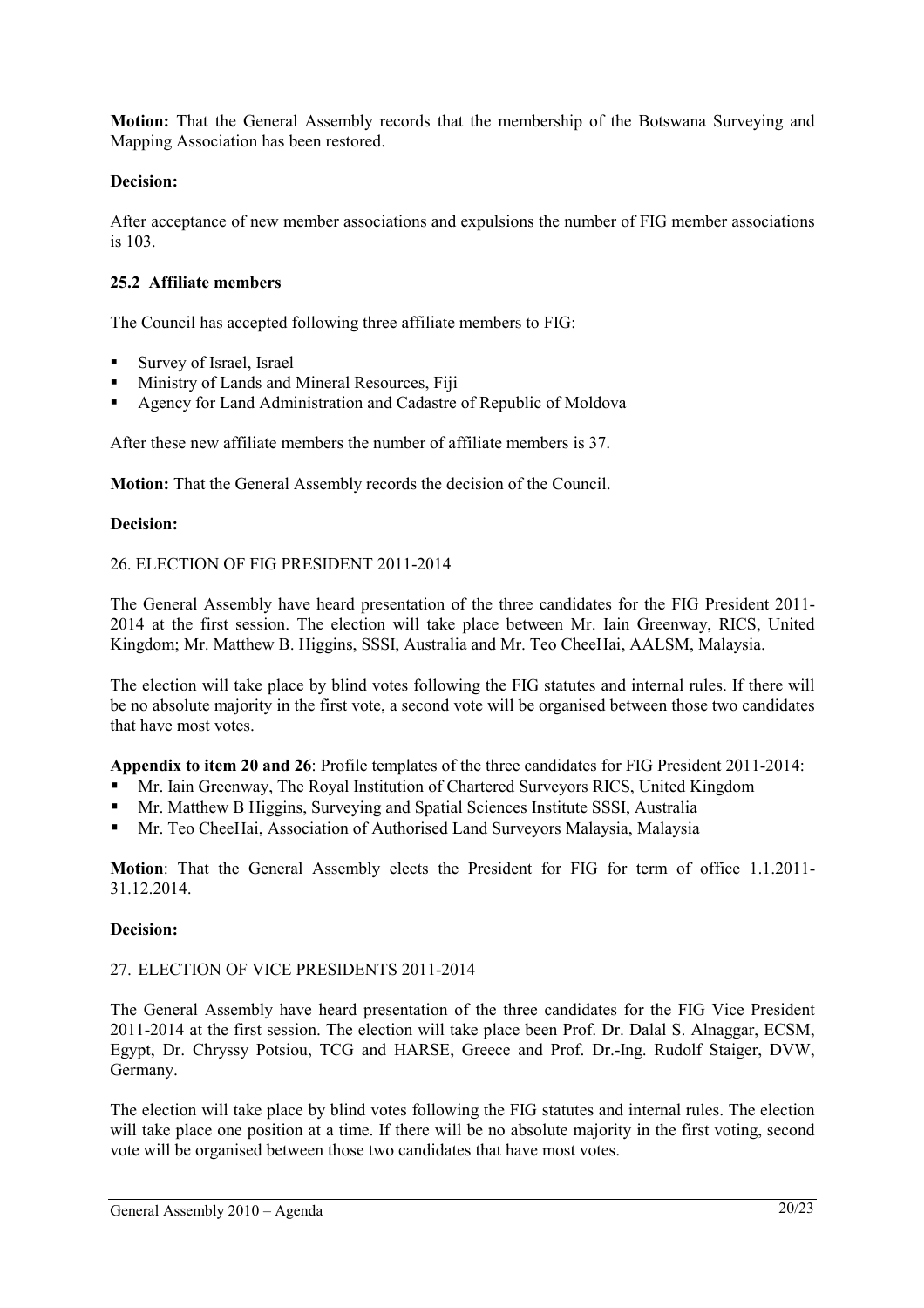In the case that Mr. Iain Greenway or Mr. Teo CheeHai has been elected as the FIG President a third post for Vice President for a two-year period will be available. In this case the candidate that has least votes for the second open post for Vice President will be appointed for FIG Vice President for 2011- 2012.

## **Appendix to item 21 and 27**: Profiles of the candidates

- Prof. Dr. Dalal S. Alnaggar, Egyptian Committee of Surveying and Mapping, ECSM, Egypt
- Dr. Chryssy Potsiou, Technical Chamber of Greece TCG and Hellenic Association of Rural and Surveying Engineers HARSE, Greece
- Prof. Dr.-Ing. Rudolf Staiger, DVW Deutscher Verein für Vermessungswesen Gesellschaft für Geodäsie, Geoinformation und Landmanagement, Germany

**Motion**: That the General Assembly elects two Vice Presidents for FIG for term of office 1.1.2011- 31.12.2014 and possibly one Vice President for term of office 1.1.2011-31.12.2012.

## **Decision:**

#### 28. REPORT FROM ACCO

Mr. Matt Higgins, Chair of ACCO will inform the General Assembly on the meetings during the Congress.

**Motion**: That the General Assembly records the report.

#### **Decision**:

#### 29. APPOINTMENT OF FIG COMMISSION CHAIRS 2011-2014

FIG member associations have proposed all current Chairs Elect for election of FIG Commission Chairs 2011-2014 and the Czech Union of Surveyors and Cartographers has appointed acting Chair Elect Robert Šinkner as candidate for Commission 10. The Council has not received any other nominations.

The candidates for FIG Commission Chairs for 2011-2014 are:

- Commission 1: Ms. Leonie Newnham, SSSI, Australia
- Commission 2: Prof. Dr. Steven Frank, ACSM, USA
- Commission 3: Prof. Yerach Doytsher, ALSI, Israel
- Commission 4: Dr. Michael Sutherland, CIG, Canada and Trinidad and Tobago
- Commission 5: Mr. Mikael Lilje, ASPECT, Sweden
- Commission 6: Dr. Gethin Wyn Roberts, ICES, United Kingdom
- Commission 7: Mr. Daniel Roberge, CIG, Canada
- Commission 8: Mr. Wafula Nabutola, ISK, Kenya
- Commission 9: Prof. Frances Plimmer, RICS, United Kingdom
- Commission 10: Mr. Robert Šinkner, CUSC, Czech Republic

The term of office of the newly appointed chairs is 1.1.2011-31.12.2014. The Work Plans for 2011- 2014 will be presented for adoption of the General Assembly in Marrakesh, Morocco, May 2011.

**Motion**: That the General Assembly appoints unanimously FIG Commission chairs for term of office 1.1.2011-31.12.2014 as follows:

- Commission 1: Ms. Leonie Newnham, SSSI, Australia
- Commission 2: Prof. Dr. Steven Frank, ACSM, USA
- Commission 3: Prof. Yerach Doytsher, ALSI, Israel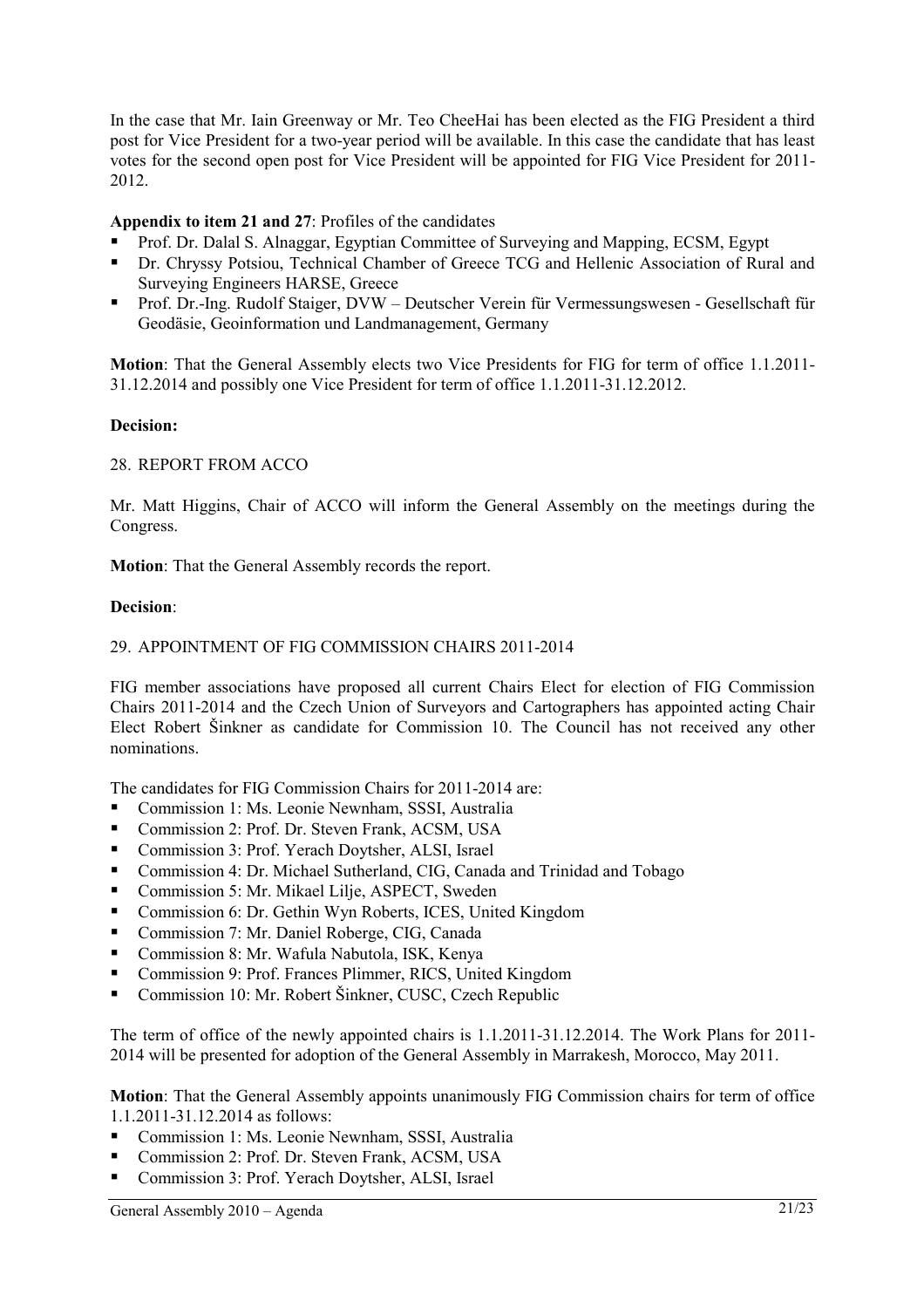- Commission 4: Dr. Michael Sutherland, CIG, Canada and Trinidad and Tobago
- Commission 5: Mr. Mikael Lilje, ASPECT, Sweden
- Commission 6: Dr. Gethin Wyn Roberts, ICES, United Kingdom
- Commission 7: Mr. Daniel Roberge, CIG, Canada
- Commission 8: Mr. Wafula Nabutola, ISK, Kenya
- Commission 9: Prof. Frances Plimmer, RICS, United Kingdom
- Commission 10: Mr. Robert Šinkner, CUSC, Czech Republic

## **Decision**:

#### 30. CO-OPERATION WITH THE FIG CORPORATE MEMBERS

A traditional meeting for FIG Corporate Members will be organised in Sydney. A report on cooperation between FIG and its Corporate Members will be given at the meeting.

**Motion**: That the General Assembly records the report.

#### **Decision**:

#### 31. DECISION OF THE VENUE OF FIG CONGRESS 2014

Candidates for hosting the FIG Congress in 2014 have made their presentations in the first session of the General Assembly. The decision will be made between:

- Kuala Lumpur, Malaysia, hosted by FIG and Association of Authorised Land Surveyors Malaysia AALSM
- Istanbul, Turkey, hosted by FIG and Chamber of Surveying Engineers of Turkey HKMO

**Appendix to item 22 and 31**: Summary of the bids of the two candidates for the FIG Congress 2014

- Evaluation report to be available 15 March 2010
- Kuala Lumpur, Malaysia Summary of the bid from Association of Authorised Land Surveyors Malaysia – to be available 15 March 2010
- Istanbul, Turkey Summary of the bid from Chamber of Surveying Engineers of Turkey HKMO – to be available 15 March 2010

Decision on the venue of FIG Congress 2014 will be made voting by blind votes.

**Motion**: That the General Assembly selects the venue for FIG Congress 2014.

#### **Decision**:

#### 32. FIG SYDNEY DECLARATION

A draft for the FIG Sydney Declaration was presented at the first session of the General Assembly. The President will present the declaration for adoption.

**Motion**: That the General Assembly adopts the FIG Sydney Declaration.

#### **Decision**: